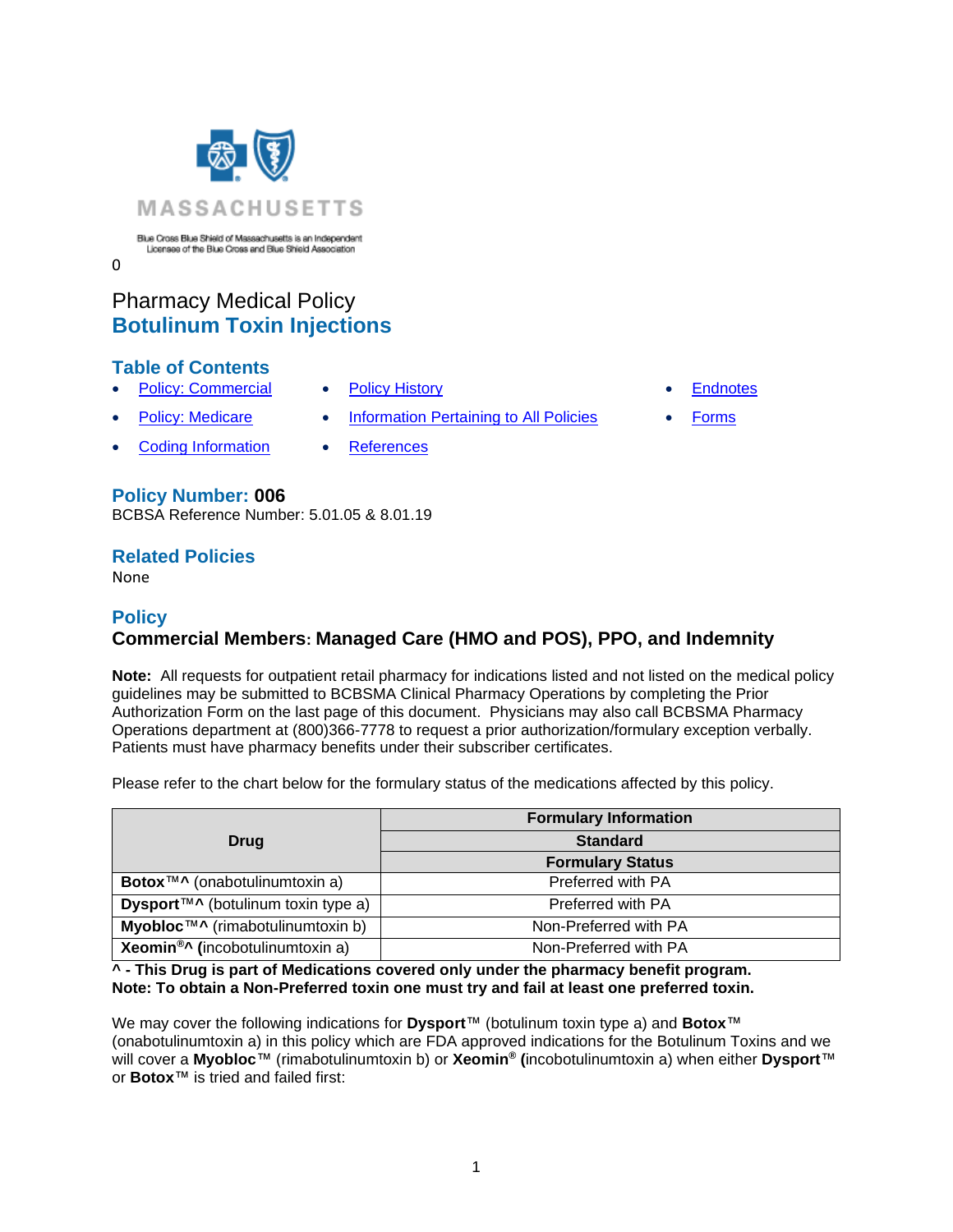- Is indicated for the treatment of upper limb spasticity in adult patients, to decrease the severity of increased muscle tone in elbow flexors (biceps), wrist flexors (flexor carpi radialis and flexor carpi ulnaris), finger flexors (flexor digitorum profundus and flexor digitorum sublimis), Focal upper limb dystonia (organic writer's cramp), and thumb flexors (adductor pollicis and flexor pollicis longus) when **ALL** of the following criteria are met:
	- o Age 18 years or over
		- **AND**
	- o **Dysport**™ (botulinum toxin type a) **OR Botox**™ (onabotulinumtoxin a) must be used prior to **Myobloc**™ (rimabotulinumtoxin b) or **Xeomin® (**incobotulinumtoxin a)
- Is indicated for the treatment of upper limb spasticity in pediatric patients 2 to 17 years of age.
	- o Age is between 2 and 17 years of age
		- **AND**
	- o **Dysport**™ (botulinum toxin type a) OR Botox™ (onabotulinumtoxin a) must be used prior to Myobloc™ (rimabotulinumtoxin b) or Xeomin<sup>®</sup> (incobotulinumtoxin a)
- A lower limb spasticity in patients 2 years or older to decrease the severity of increased muscle tone in ankle and toe flexors (gastrocnemius, soleus, tibialis posterior, flexor hallucis longus, and flexor digitorum longus). **ALL** of the following criteria are met:
	- o Age 2 years or over
		- **AND**
	- o **Dysport**™ (botulinum toxin type a) **OR Botox**™ (onabotulinumtoxin a) must be used prior to **Myobloc**™ (rimabotulinumtoxin b) or **Xeomin® (**incobotulinumtoxin a)
- Is indicated for the treatment of adults with cervical dystonia, to reduce the severity of abnormal head position and neck pain associated with cervical dystonia. For this use, cervical dystonia must be associated with sustained head tilt or abnormal posturing with limited range of motion in the neck AND a history of recurrent involuntary contraction of one or more of the muscles of the neck, (e.g., sternocleidomastoid, splenius, trapezius, or posterior cervical muscles) and may be covered when **ALL** of the following criteria are met:
	- o Age 18 years or over
		- **AND**
	- o **Dysport**™ (botulinum toxin type a) **OR Botox**™ (onabotulinumtoxin a) must be used prior to **Myobloc**™ (rimabotulinumtoxin b) or **Xeomin® (**incobotulinumtoxin a)
- Is indicated for the treatment of overactive bladder with symptoms of urge urinary incontinence, urgency, and frequency, in adults who have an inadequate response to or are intolerant of an anticholinergic medication
- Is indicated for the treatment of urinary incontinence due to detrusor over activity associated with a neurologic condition (e.g., SCI, MS, NDO) in patients 5 years of age or older who have an inadequate response to or are intolerant of an anticholinergic medication
- Is indicated for the prophylaxis of headaches in adult patients with chronic migraine (≥15 days per month with at least 8 headache days lasting 4 hours a day or longer)
- And will be covered for **Migraine headache** when **ALL** of the following criteria are met:
	- o Age 18 years or over
	- $\circ$  Prescribed by a neurologist, ophthalmologist or board-certified headache medicine specialist.
	- o Episodes of migraine for ≥ 15 days/month with duration ≥ 4 hours/day
	- o Previous treatment for at least three months each or contraindication to two of the following therapeutic categories/medications:
		- Beta blockers (e.g., propranolol, timolol)
		- Topiramate
		- Valproic acid and its derivatives (e.g., divalproex sodium)
		- Tricyclic Antidepressants (e.g., amitriptyline)
- Is indicated for the treatment of strabismus and blepharospasm associated with dystonia, including benign essential blepharospasm or facial (VII) nerve disorders such as hemifacial spasm
- Chronic sialorrhea
- Is indicated for the treatment of severe primary axillary hyperhidrosis that is inadequately managed with topical agents and will be covered according to the criteria below.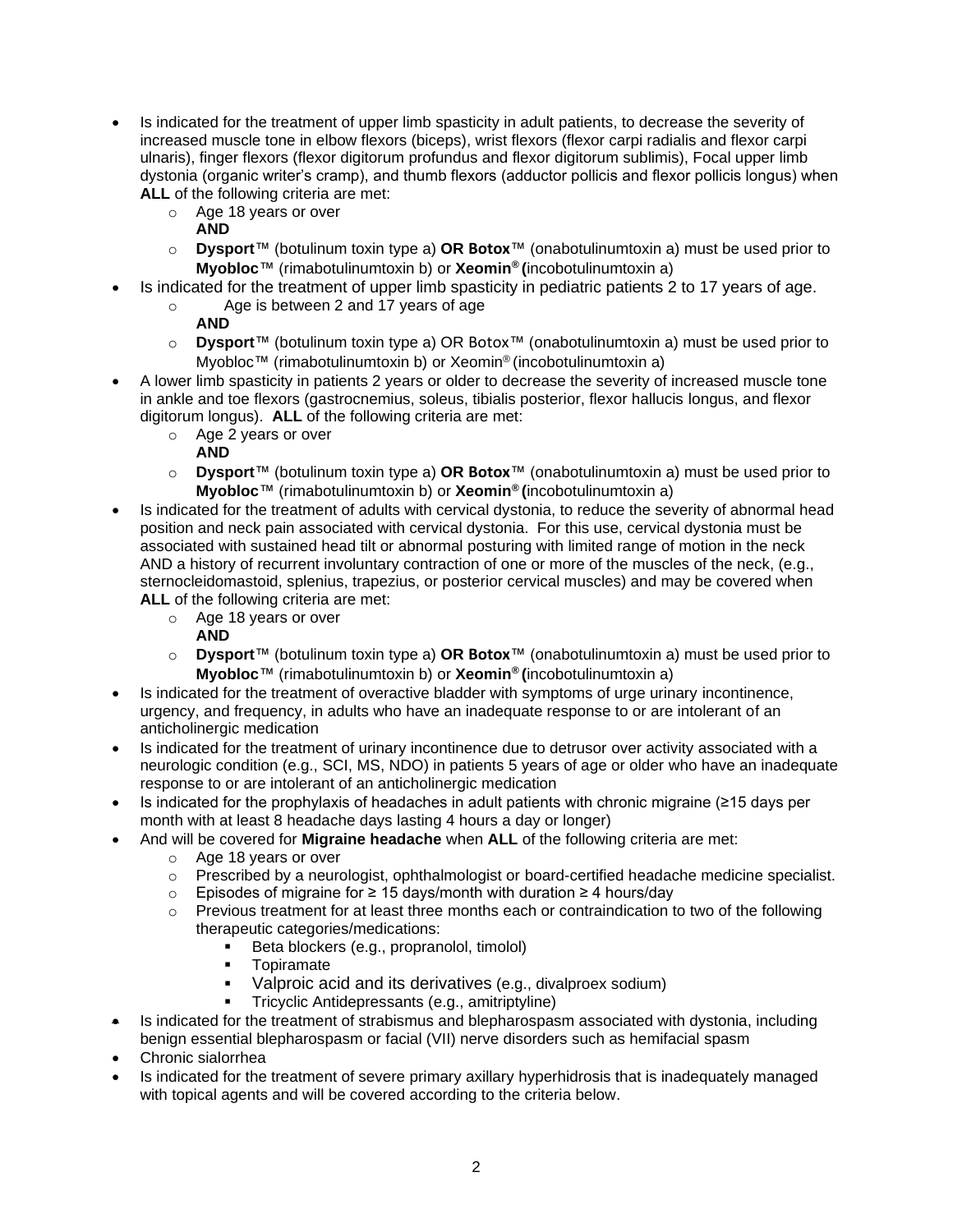**NOTE:** Primary focal hyperhidrosis is defined as excessive sweating induced by sympathetic hyperactivity in selected areas that is not associated with an underlying disease process. The most common locations are underarms (axillary hyperhidrosis), palms (palmar hyperhidrosis), soles (plantar hyperhidrosis) or face (craniofacial hyperhidrosis).

- We may cover **the treatment of primary hyperhidrosis in a small subset of patients** with the following medical conditions:
	- o acrocyanosis of the hands.
	- o history of recurrent skin maceration with bacterial or fungal infections.
	- o history of recurrent secondary infections.
	- $\circ$  history of persistent eczematous dermatitis in spite of medical treatments with topical dermatological or systemic anticholinergic agents; or
	- o significant functional impairment:
		- Documentation must be submitted that reports the location of the hyperhidrosis, the frequency and duration of episodes, the specific functions that are impaired (including activities of daily living and/or occupational activities), the severity of impairment, and a description of how the function is impaired.

We cover **the treatment of primary hyperhidrosis based on focal regions** as noted below:

| <b>Focal Regions</b> | <b>Covered Treatments</b>                                                                                                                                                                       |
|----------------------|-------------------------------------------------------------------------------------------------------------------------------------------------------------------------------------------------|
| Axillary             | Onabotulinumtoxin A (botulinum type A)(intradermal injection) for severe primary<br>axillary hyperhidrosis that is inadequately managed with topical agents, in patients 18<br>years and older, |
| Palmar               | Onabotulinumtoxin A (botulinum type A) (intradermal injection) for severe primary<br>palmar hyperhidrosis that is inadequately managed with topical agents, in patients 18<br>years and older;  |

#### **We also may cover the following Dystonia/Spasticity disorders:**

**Note: To obtain a Non-Preferred toxin one must try and fail at least one Preferred toxin. In addition, Dysport™ (botulinum toxin type a) OR Botox™ (onabotulinumtoxin a) must be used prior to Myobloc™ (rimabotulinumtoxin b) or Xeomin® (incobotulinumtoxin a) for any diagnosis involving spasticity in adults.**

Dystonia/spasticity resulting in functional impairment (interference with joint function, mobility, communication, nutritional intake) and/or pain in patients with **any** of the following:

- Focal upper limb dystonia (e.g., organic writer's cramp)
- Oromandibular dystonia (orofacial dyskinesia, Meige syndrome)
- Laryngeal dystonia (adductor spasmodic dysphonia)
- Idiopathic (primary or genetic) torsion dystonia
- Symptomatic (acquired) torsion dystonia
- Cerebral palsy
- Spasticity related to stroke
- Acquired spinal cord or brain injury
- Hereditary spastic paraparesis
- Spastic hemiplegia
- Neuromyelitis optica
- Multiple sclerosis or Schilder's disease
- Esophageal achalasia in patients who have not responded to dilation therapy or who are considered poor surgical candidates
- Chronic anal fissure
- Hirschsprung's disease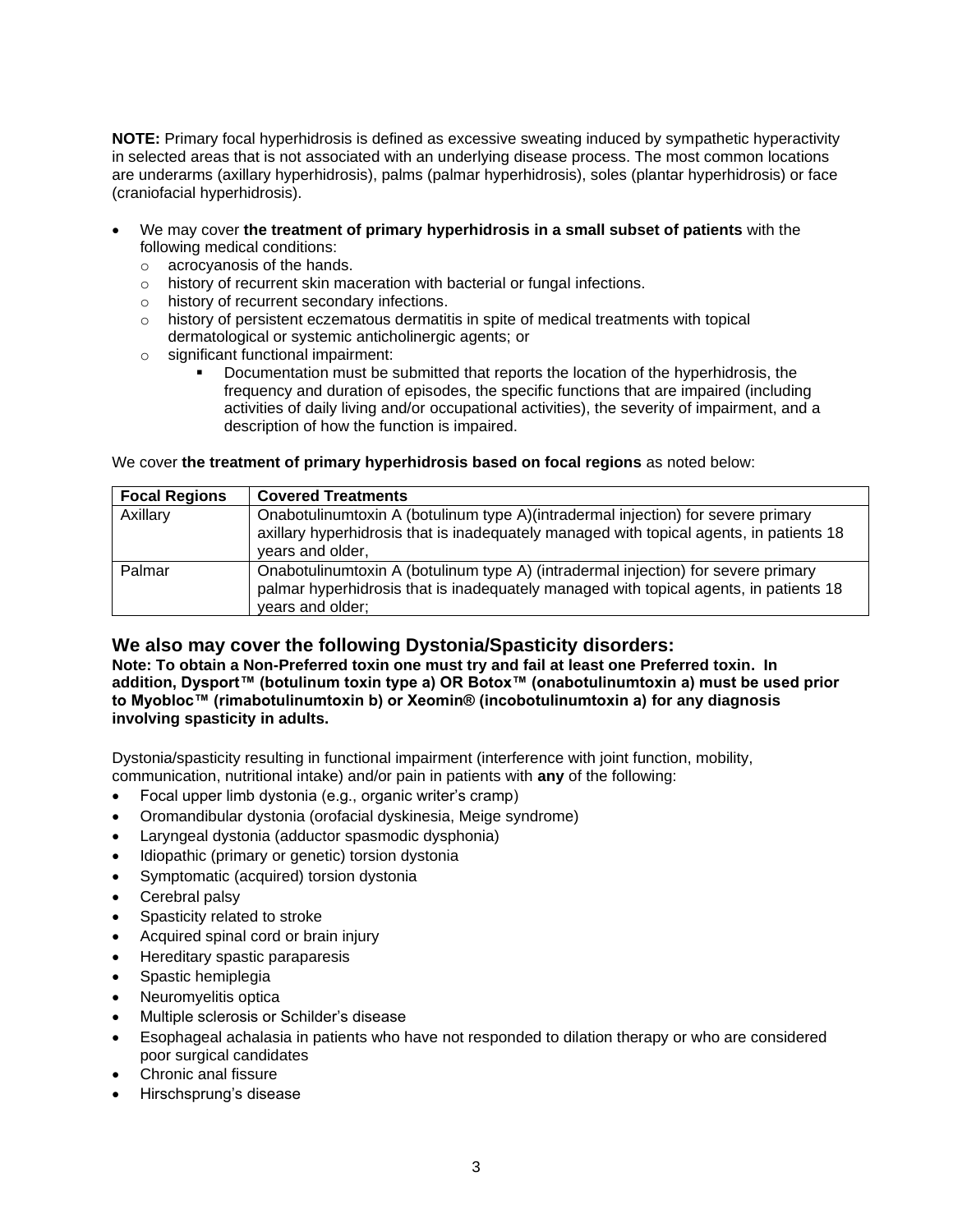We do not cover onabotulinumtoxin A (**Botox ™**), onabotulinumtoxin A (**Dysport ™**) rimabotulinumtoxin B (**Myobloc TM**) or incobotulinumtoxin A (**Xeomin ®**) injections for conditions, including but not limited to:

- Eye conditions not listed above, including:
	- $\circ$  Chronic paralytic strabismus (except to reduce antagonist contracture in conjuncture with surgical repair)
	- $\circ$  Patients with corneal exposure, persistent epithelial defect, or corneal ulceration
- Headaches including migraine unless criteria met above
- Tourette's syndrome
- Chronic Motor Tic disorder
- Patients with myasthenia gravis
- Wrinkles, glabellar lines or other cosmetic indications
- Myofascial pain syndrome
- Chronic low back pain
- Tremors such as benign essential tremor
- Lateral epicondylitis
- Benign prostatic hyperplasia
- Detrusor over reactivity not due to spinal cord injury
- Detrusor sphincteric dyssynergia
- Prevention of pain associated with breast reconstruction after mastectomy
- Gastroparesis.

We do not cover **the following botulinum toxin treatments of primary hyperhidrosis** based on focal region, because they are considered investigational, as they do not meet our Medical Technology Assessment Guidelines, #350:

| <b>Focal Region</b> | <b>Non-Covered Treatments (Investigational)</b>                                                |
|---------------------|------------------------------------------------------------------------------------------------|
| Palmar              | Rimabotulinumtoxin B (botulinum type B)                                                        |
| Plantar             | Onabotulinumtoxin A (botulinum type A)<br>Rimabotulinumtoxin B (botulinum type B)<br>$\bullet$ |
| Craniofacial        | Onabotulinumtoxin A (botulinum type A)<br>Rimabotulinumtoxin B (botulinum type B)<br>$\bullet$ |

We do not cover **the following treatments** including, but not limited to, **Onabotulinumtoxin A (botulinum toxin type A) and Rimabotulinumtoxin B (botulinum toxin type B)** as a treatment for **severe gustatory hyperhidrosis**<sup>1</sup> because they are considered investigational, as they do not meet our Medical Technology Assessment Guidelines, [#350.](http://www.bluecrossma.org/medical-policies/sites/g/files/csphws2091/files/acquiadam-assets/350%20Medical%20Technology%20Assessment%20Guidelines%20prn.pdf)

For patient safety, we do not cover any type of botulinum injections for:

- Patients who are pregnant or intend to become pregnant
- Patients who are on aminoglycoside therapy, as it may increase the risk of problems between the muscles and the nerves
- Patients with retrobulbar hemorrhages sufficient to compromise retinal circulation
- Patients with severe laryngeal or respiratory weakness
- Patients with sensitivity or allergy to any type of botulinum injections, or known high antibody titers to any type of botulinum injections.

#### **Other Information**

Blue Cross Blue Shield of Massachusetts (BCBSMA\*) members (other than Medex®; Blue MedicareRx, Medicare Advantage plans that include prescription drug coverage) will be required to fill their prescriptions for the above medications at one of the providers in our retail specialty pharmacy network, see link below: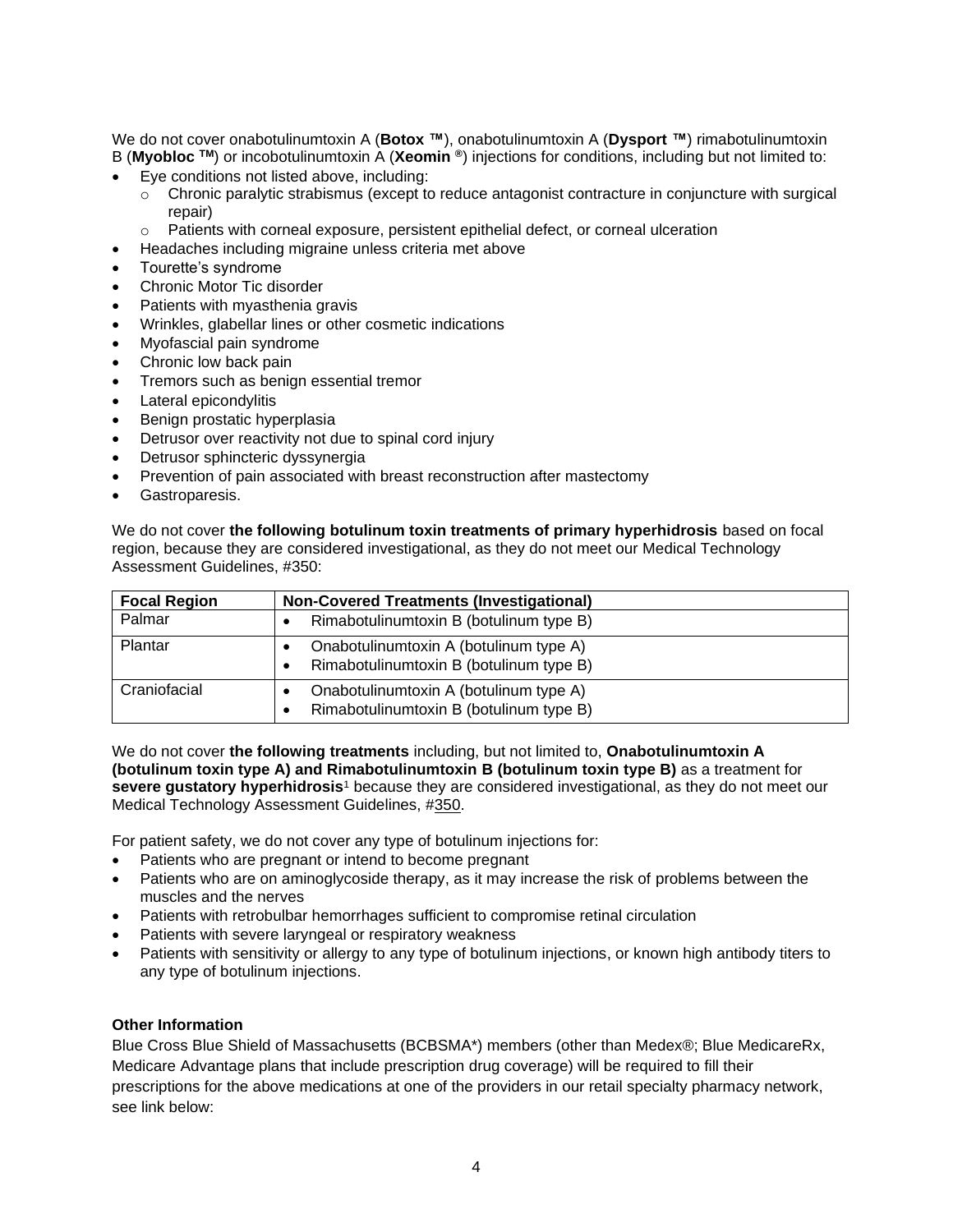#### [Link to Specialty Pharmacy List](https://www.bluecrossma.org/medical-policies/sites/g/files/csphws2091/files/acquiadam-assets/051%20Pharmacy%20Specialty%20List%20prn.pdf)

#### <span id="page-4-0"></span>**Individual Consideration**

All our medical policies are written for the majority of people with a given condition. Each policy is based on medical science. For many of our medical policies, each individual's unique clinical circumstances may be considered in light of current scientific literature. Physicians may send relevant clinical information for individual patients for consideration to:

Blue Cross Blue Shield of Massachusetts Pharmacy Operations Department 25 Technology Place Hingham, MA 02043 Tel: 1-800-366-7778 Fax: 1-800-583-6289

### **Prior Authorization Information**

#### **Outpatient**

For services described in this policy, see below for products where prior authorization **IS REQUIRED** if the procedure is performed **outpatient**.

|                                              | <b>Outpatient</b>                |
|----------------------------------------------|----------------------------------|
| <b>Commercial Managed Care (HMO and POS)</b> | Prior authorization is required. |
| <b>Commercial PPO and Indemnity</b>          | Prior authorization is required. |

### <span id="page-4-1"></span>**CPT Codes / HCPCS Codes / ICD Codes**

*Inclusion or exclusion of a code does not constitute or imply member coverage or provider reimbursement. Please refer to the member's contract benefits in effect at the time of service to determine coverage or non-coverage as it applies to an individual member. A draft of future ICD-10 Coding related to this document, as it might look today, is included below for your reference.*

*Providers should report all services using the most up-to-date industry-standard procedure, revenue, and diagnosis codes, including modifiers where applicable.*

*The following codes are included below for informational purposes only; this is not an all-inclusive list.*

**The above medical necessity criteria MUST be met for the following codes to be covered for Commercial Members: Managed Care (HMO and POS), PPO, and Indemnity:**

#### **HCPCS Codes**

| <b>HCPCS</b> |                                                      |
|--------------|------------------------------------------------------|
| codes:       | <b>Code Description</b>                              |
| J0585        | Injection, onabotulinum toxin A, 1 unit<br>(Botox)   |
| J0587        | Injection, rimabotulinumtoxin B, 100 units (Myobloc) |

**The following ICD Diagnosis Codes are considered medically necessary when submitted with the HCPCS codes above if medical necessity criteria are met:**

#### **Diagnosis coding**

**ICD-10 Diagnosis Codes**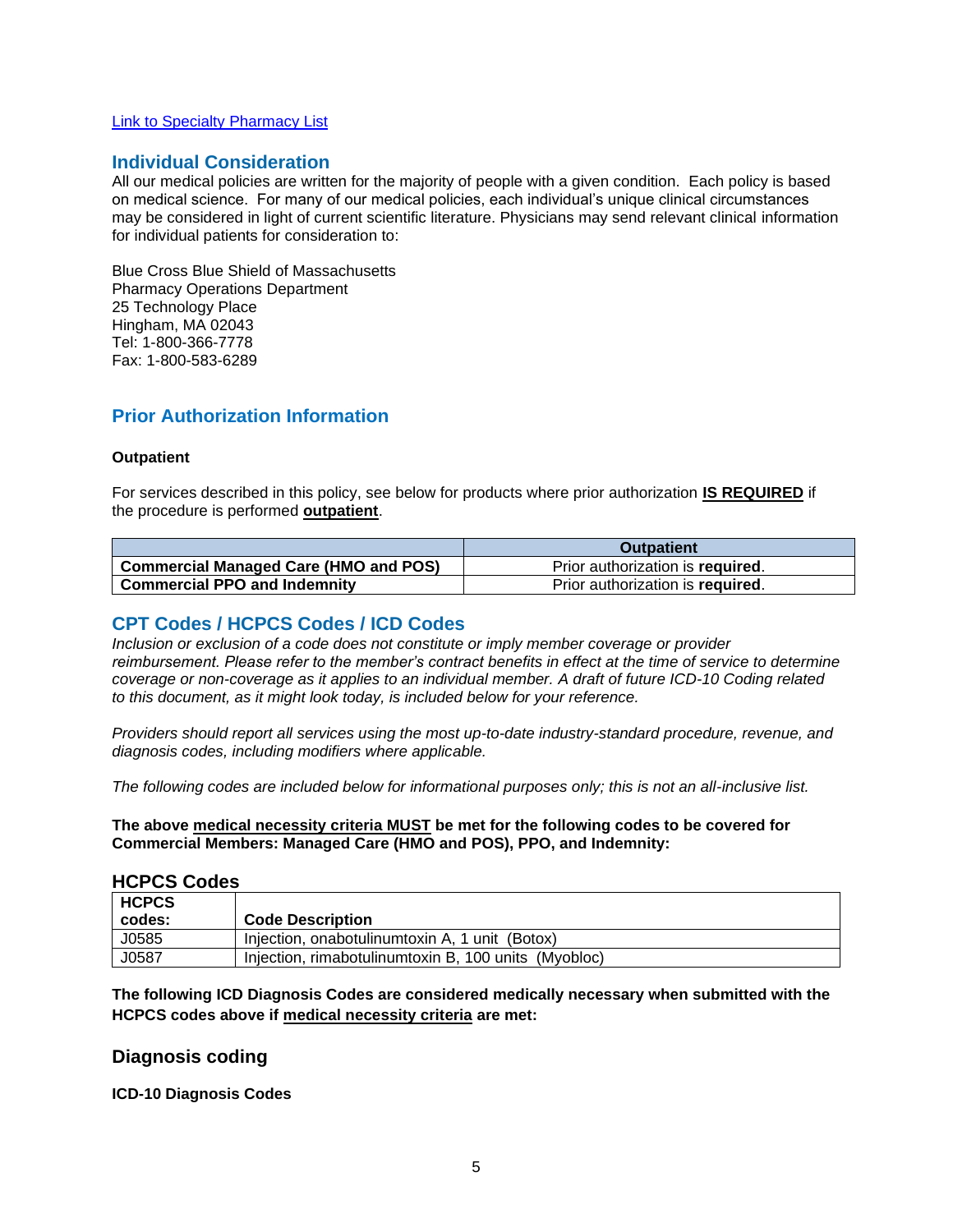| <b>ICD-10-CM</b> |                                                                                                      |
|------------------|------------------------------------------------------------------------------------------------------|
| <b>Diagnosis</b> |                                                                                                      |
| codes:           | <b>Code Description</b>                                                                              |
| G11.4            | Hereditary spastic paraplegia                                                                        |
| G24.02           | Drug induced acute dystonia                                                                          |
| G24.09           | Other drug induced dystonia                                                                          |
| G24.1            | Genetic torsion dystonia                                                                             |
| G24.2            | Idiopathic nonfamilial dystonia                                                                      |
| G24.3            | Spasmodic torticollis                                                                                |
| G24.4            | Idiopathic orofacial dystonia                                                                        |
| G24.5            | Blepharospasm                                                                                        |
| G24.8            | Other dystonia                                                                                       |
| G24.9            | Dystonia, unspecified                                                                                |
| G25.82           | Stiff-man syndrome                                                                                   |
| G25.89           | Other specified extrapyramidal and movement disorders                                                |
| G35              | Multiple sclerosis                                                                                   |
| G36.0            | Neuromyelitis optica [Devic]                                                                         |
| G36.1            | Acute and subacute hemorrhagic leukoencephalitis [Hurst]                                             |
| G36.8            | Other specified acute disseminated demyelination                                                     |
| G36.9            | Acute disseminated demyelination, unspecified                                                        |
| G37.0            | Diffuse sclerosis of central nervous system                                                          |
| G37.1            | Central demyelination of corpus callosum                                                             |
| G37.2            | Central pontine myelinolysis                                                                         |
| G37.4            | Subacute necrotizing myelitis of central nervous system                                              |
| G37.5            | Concentric sclerosis [Balo] of central nervous system                                                |
| G37.8            | Other specified demyelinating diseases of central nervous system                                     |
| G37.9            | Demyelinating disease of central nervous system, unspecified                                         |
| G43.001          | Migraine without aura, not intractable, with status migrainosus                                      |
| G43.009          | Migraine without aura, not intractable, without status migrainosus                                   |
| G43.011          | Migraine without aura, intractable, with status migrainosus                                          |
| G43.019          | Migraine without aura, intractable, without status migrainosus                                       |
| G43.101          | Migraine with aura, not intractable, with status migrainosus                                         |
| G43.109          | Migraine with aura, not intractable, without status migrainosus                                      |
| G43.111          | Migraine with aura, intractable, with status migrainosus                                             |
| G43.119          | Migraine with aura, intractable, without status migrainosus                                          |
| G43.401          | Hemiplegic migraine, not intractable, with status migrainosus                                        |
| G43.409          | Hemiplegic migraine, not intractable, without status migrainosus                                     |
| G43.411          | Hemiplegic migraine, intractable, with status migrainosus                                            |
| G43.419          | Hemiplegic migraine, intractable, without status migrainosus                                         |
| G43.501          | Persistent migraine aura without cerebral infarction, not intractable, with status migrainosus       |
| G43.509          | Persistent migraine aura without cerebral infarction, not intractable, without status<br>migrainosus |
| G43.511          | Persistent migraine aura without cerebral infarction, intractable, with status migrainosus           |
| G43.519          | Persistent migraine aura without cerebral infarction, intractable, without status migrainosus        |
| G43.601          | Persistent migraine aura with cerebral infarction, not intractable, with status migrainosus          |
| G43.609          | Persistent migraine aura with cerebral infarction, not intractable, without status migrainosus       |
| G43.611          | Persistent migraine aura with cerebral infarction, intractable, with status migrainosus              |
| G43.619          | Persistent migraine aura with cerebral infarction, intractable, without status migrainosus           |
| G43.701          | Chronic migraine without aura, not intractable, with status migrainosus                              |
| G43.709          | Chronic migraine without aura, not intractable, without status migrainosus                           |
| G43.711          | Chronic migraine without aura, intractable, with status migrainosus                                  |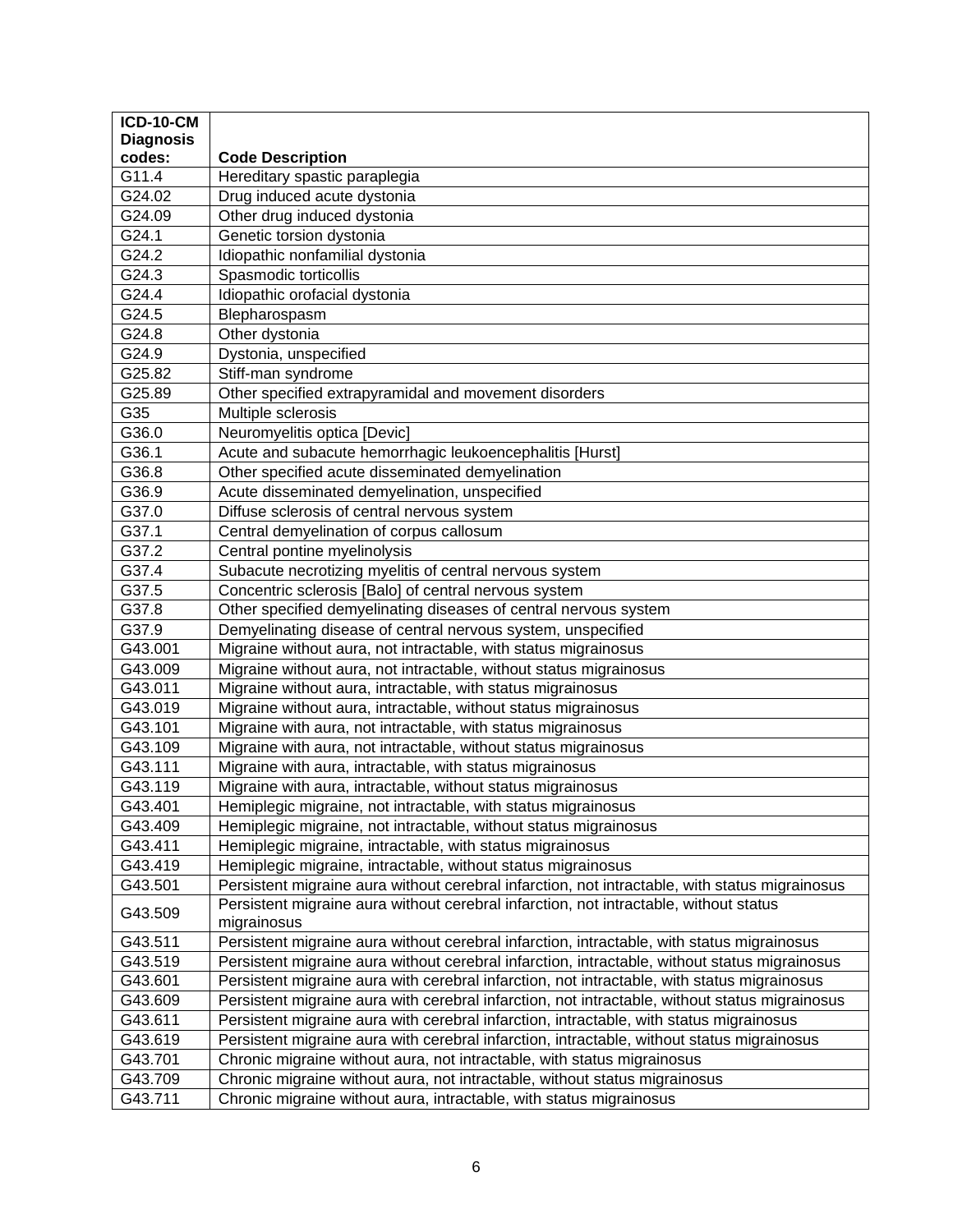| G43.719 | Chronic migraine without aura, intractable, without status migrainosus |
|---------|------------------------------------------------------------------------|
| G43.801 | Other migraine, not intractable, with status migrainosus               |
| G43.809 | Other migraine, not intractable, without status migrainosus            |
| G43.811 | Other migraine, intractable, with status migrainosus                   |
| G43.819 | Other migraine, intractable, without status migrainosus                |
| G43.821 | Menstrual migraine, not intractable, with status migrainosus           |
| G43.829 | Menstrual migraine, not intractable, without status migrainosus        |
| G43.831 | Menstrual migraine, intractable, with status migrainosus               |
| G43.839 | Menstrual migraine, intractable, without status migrainosus            |
| G43.901 | Migraine, unspecified, not intractable, with status migrainosus        |
| G43.909 | Migraine, unspecified, not intractable, without status migrainosus     |
| G43.911 | Migraine, unspecified, intractable, with status migrainosus            |
| G43.919 | Migraine, unspecified, intractable, without status migrainosus         |
| G43.A0  | Cyclical vomiting, not intractable                                     |
| G43.A1  | Cyclical vomiting, intractable                                         |
| G43.B0  | Ophthalmoplegic migraine, not intractable                              |
| G43.B1  | Ophthalmoplegic migraine, intractable                                  |
| G43.C0  | Periodic headache syndromes in child or adult, not intractable         |
| G43.C1  | Periodic headache syndromes in child or adult, intractable             |
| G43.D0  | Abdominal migraine, not intractable                                    |
| G43.D1  | Abdominal migraine, intractable                                        |
| G44.1   | Vascular headache, not elsewhere classified                            |
| G51.0   | Bell's palsy                                                           |
| G51.1   | Geniculate ganglionitis                                                |
| G51.2   | Melkersson's syndrome                                                  |
| G51.3   | Clonic hemifacial spasm                                                |
| G51.4   | Facial myokymia                                                        |
| G51.8   | Other disorders of facial nerve                                        |
| G51.9   | Disorder of facial nerve, unspecified                                  |
| G80.0   | Spastic quadriplegic cerebral palsy                                    |
| G80.1   | Spastic diplegic cerebral palsy                                        |
| G80.2   | Spastic hemiplegic cerebral palsy                                      |
| G80.4   | Ataxic cerebral palsy                                                  |
| G80.8   | Other cerebral palsy                                                   |
| G80.9   | Cerebral palsy, unspecified                                            |
| G81.10  | Spastic hemiplegia affecting unspecified side                          |
| G81.11  | Spastic hemiplegia affecting right dominant side                       |
| G81.12  | Spastic hemiplegia affecting left dominant side                        |
| G81.13  | Spastic hemiplegia affecting right nondominant side                    |
| G81.14  | Spastic hemiplegia affecting left nondominant side                     |
| H49.00  | Third [oculomotor] nerve palsy, unspecified eye                        |
| H49.01  | Third [oculomotor] nerve palsy, right eye                              |
| H49.02  | Third [oculomotor] nerve palsy, left eye                               |
| H49.03  | Third [oculomotor] nerve palsy, bilateral                              |
| H49.10  | Fourth [trochlear] nerve palsy, unspecified eye                        |
| H49.11  | Fourth [trochlear] nerve palsy, right eye                              |
| H49.12  | Fourth [trochlear] nerve palsy, left eye                               |
| H49.13  | Fourth [trochlear] nerve palsy, bilateral                              |
| H49.20  | Sixth [abducent] nerve palsy, unspecified eye                          |
| H49.21  | Sixth [abducent] nerve palsy, right eye                                |
| H49.22  | Sixth [abducent] nerve palsy, left eye                                 |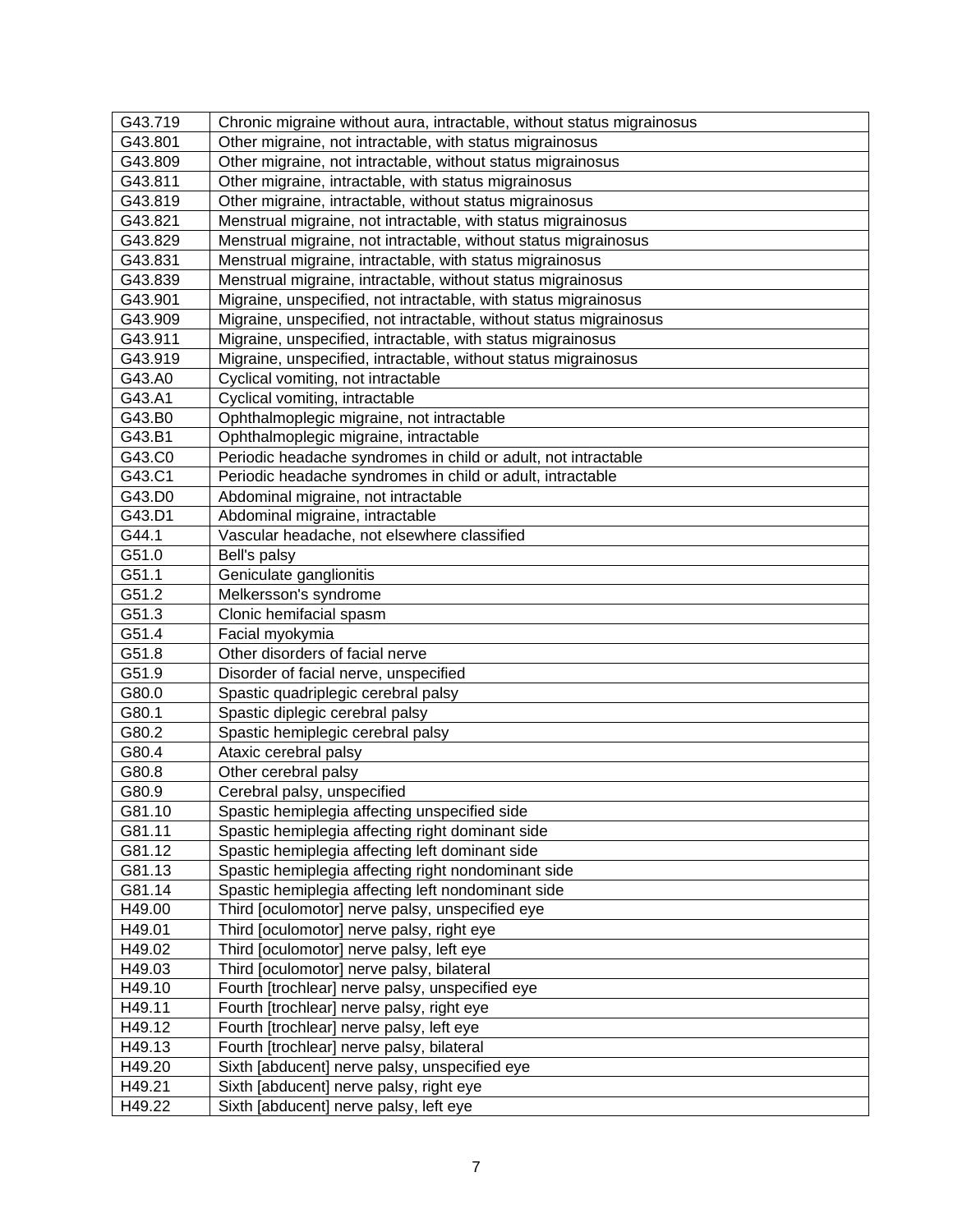| H49.30<br>Total (external) ophthalmoplegia, unspecified eye<br>Total (external) ophthalmoplegia, right eye<br>H49.31<br>H49.32<br>Total (external) ophthalmoplegia, left eye<br>Total (external) ophthalmoplegia, bilateral<br>H49.33<br>H49.40<br>Progressive external ophthalmoplegia, unspecified eye<br>H49.41<br>Progressive external ophthalmoplegia, right eye<br>H49.42<br>Progressive external ophthalmoplegia, left eye<br>H49.43<br>Progressive external ophthalmoplegia, bilateral<br>H49.881<br>Other paralytic strabismus, right eye<br>H49.882<br>Other paralytic strabismus, left eye<br>H49.883<br>Other paralytic strabismus, bilateral<br>H49.889<br>Other paralytic strabismus, unspecified eye<br>H49.9<br>Unspecified paralytic strabismus<br>H50.00<br>Unspecified esotropia<br>H50.011<br>Monocular esotropia, right eye<br>H50.012<br>Monocular esotropia, left eye<br>H50.021<br>Monocular esotropia with A pattern, right eye<br>H50.022<br>Monocular esotropia with A pattern, left eye<br>H50.031<br>Monocular esotropia with V pattern, right eye<br>Monocular esotropia with V pattern, left eye<br>H50.032<br>Monocular esotropia with other noncomitancies, right eye<br>H50.041<br>Monocular esotropia with other noncomitancies, left eye<br>H50.042<br>H50.05<br>Alternating esotropia<br>H50.06<br>Alternating esotropia with A pattern<br>Alternating esotropia with V pattern<br>H50.07<br>H50.08<br>Alternating esotropia with other noncomitancies<br>H50.10<br>Unspecified exotropia<br>H50.111<br>Monocular exotropia, right eye<br>Monocular exotropia, left eye<br>H <sub>50.112</sub><br>Monocular exotropia with A pattern, right eye<br>H <sub>50.121</sub><br>H50.122<br>Monocular exotropia with A pattern, left eye<br>Monocular exotropia with V pattern, right eye<br>H50.131<br>Monocular exotropia with V pattern, left eye<br>H50.132<br>Monocular exotropia with other noncomitancies, right eye<br>H50.141<br>H50.142<br>Monocular exotropia with other noncomitancies, left eye<br>H <sub>50.15</sub><br>Alternating exotropia<br>H50.16<br>Alternating exotropia with A pattern<br>H50.17<br>Alternating exotropia with V pattern<br>Alternating exotropia with other noncomitancies<br>H50.18<br>H50.21<br>Vertical strabismus, right eye<br>H50.22<br>Vertical strabismus, left eye<br>H50.30<br>Unspecified intermittent heterotropia<br>H50.311<br>Intermittent monocular esotropia, right eye<br>H50.312<br>Intermittent monocular esotropia, left eye<br>H50.32<br>Intermittent alternating esotropia<br>H50.331<br>Intermittent monocular exotropia, right eye<br>H50.332<br>Intermittent monocular exotropia, left eye<br>H50.34<br>Intermittent alternating exotropia<br>H50.40<br>Unspecified heterotropia<br>H50.411<br>Cyclotropia, right eye | H49.23 | Sixth [abducent] nerve palsy, bilateral |
|-----------------------------------------------------------------------------------------------------------------------------------------------------------------------------------------------------------------------------------------------------------------------------------------------------------------------------------------------------------------------------------------------------------------------------------------------------------------------------------------------------------------------------------------------------------------------------------------------------------------------------------------------------------------------------------------------------------------------------------------------------------------------------------------------------------------------------------------------------------------------------------------------------------------------------------------------------------------------------------------------------------------------------------------------------------------------------------------------------------------------------------------------------------------------------------------------------------------------------------------------------------------------------------------------------------------------------------------------------------------------------------------------------------------------------------------------------------------------------------------------------------------------------------------------------------------------------------------------------------------------------------------------------------------------------------------------------------------------------------------------------------------------------------------------------------------------------------------------------------------------------------------------------------------------------------------------------------------------------------------------------------------------------------------------------------------------------------------------------------------------------------------------------------------------------------------------------------------------------------------------------------------------------------------------------------------------------------------------------------------------------------------------------------------------------------------------------------------------------------------------------------------------------------------------------------------------------------------------------------------------------------------------------------------------------------------------------------------------------------------------------------------------------------------------------------------------|--------|-----------------------------------------|
|                                                                                                                                                                                                                                                                                                                                                                                                                                                                                                                                                                                                                                                                                                                                                                                                                                                                                                                                                                                                                                                                                                                                                                                                                                                                                                                                                                                                                                                                                                                                                                                                                                                                                                                                                                                                                                                                                                                                                                                                                                                                                                                                                                                                                                                                                                                                                                                                                                                                                                                                                                                                                                                                                                                                                                                                                       |        |                                         |
|                                                                                                                                                                                                                                                                                                                                                                                                                                                                                                                                                                                                                                                                                                                                                                                                                                                                                                                                                                                                                                                                                                                                                                                                                                                                                                                                                                                                                                                                                                                                                                                                                                                                                                                                                                                                                                                                                                                                                                                                                                                                                                                                                                                                                                                                                                                                                                                                                                                                                                                                                                                                                                                                                                                                                                                                                       |        |                                         |
|                                                                                                                                                                                                                                                                                                                                                                                                                                                                                                                                                                                                                                                                                                                                                                                                                                                                                                                                                                                                                                                                                                                                                                                                                                                                                                                                                                                                                                                                                                                                                                                                                                                                                                                                                                                                                                                                                                                                                                                                                                                                                                                                                                                                                                                                                                                                                                                                                                                                                                                                                                                                                                                                                                                                                                                                                       |        |                                         |
|                                                                                                                                                                                                                                                                                                                                                                                                                                                                                                                                                                                                                                                                                                                                                                                                                                                                                                                                                                                                                                                                                                                                                                                                                                                                                                                                                                                                                                                                                                                                                                                                                                                                                                                                                                                                                                                                                                                                                                                                                                                                                                                                                                                                                                                                                                                                                                                                                                                                                                                                                                                                                                                                                                                                                                                                                       |        |                                         |
|                                                                                                                                                                                                                                                                                                                                                                                                                                                                                                                                                                                                                                                                                                                                                                                                                                                                                                                                                                                                                                                                                                                                                                                                                                                                                                                                                                                                                                                                                                                                                                                                                                                                                                                                                                                                                                                                                                                                                                                                                                                                                                                                                                                                                                                                                                                                                                                                                                                                                                                                                                                                                                                                                                                                                                                                                       |        |                                         |
|                                                                                                                                                                                                                                                                                                                                                                                                                                                                                                                                                                                                                                                                                                                                                                                                                                                                                                                                                                                                                                                                                                                                                                                                                                                                                                                                                                                                                                                                                                                                                                                                                                                                                                                                                                                                                                                                                                                                                                                                                                                                                                                                                                                                                                                                                                                                                                                                                                                                                                                                                                                                                                                                                                                                                                                                                       |        |                                         |
|                                                                                                                                                                                                                                                                                                                                                                                                                                                                                                                                                                                                                                                                                                                                                                                                                                                                                                                                                                                                                                                                                                                                                                                                                                                                                                                                                                                                                                                                                                                                                                                                                                                                                                                                                                                                                                                                                                                                                                                                                                                                                                                                                                                                                                                                                                                                                                                                                                                                                                                                                                                                                                                                                                                                                                                                                       |        |                                         |
|                                                                                                                                                                                                                                                                                                                                                                                                                                                                                                                                                                                                                                                                                                                                                                                                                                                                                                                                                                                                                                                                                                                                                                                                                                                                                                                                                                                                                                                                                                                                                                                                                                                                                                                                                                                                                                                                                                                                                                                                                                                                                                                                                                                                                                                                                                                                                                                                                                                                                                                                                                                                                                                                                                                                                                                                                       |        |                                         |
|                                                                                                                                                                                                                                                                                                                                                                                                                                                                                                                                                                                                                                                                                                                                                                                                                                                                                                                                                                                                                                                                                                                                                                                                                                                                                                                                                                                                                                                                                                                                                                                                                                                                                                                                                                                                                                                                                                                                                                                                                                                                                                                                                                                                                                                                                                                                                                                                                                                                                                                                                                                                                                                                                                                                                                                                                       |        |                                         |
|                                                                                                                                                                                                                                                                                                                                                                                                                                                                                                                                                                                                                                                                                                                                                                                                                                                                                                                                                                                                                                                                                                                                                                                                                                                                                                                                                                                                                                                                                                                                                                                                                                                                                                                                                                                                                                                                                                                                                                                                                                                                                                                                                                                                                                                                                                                                                                                                                                                                                                                                                                                                                                                                                                                                                                                                                       |        |                                         |
|                                                                                                                                                                                                                                                                                                                                                                                                                                                                                                                                                                                                                                                                                                                                                                                                                                                                                                                                                                                                                                                                                                                                                                                                                                                                                                                                                                                                                                                                                                                                                                                                                                                                                                                                                                                                                                                                                                                                                                                                                                                                                                                                                                                                                                                                                                                                                                                                                                                                                                                                                                                                                                                                                                                                                                                                                       |        |                                         |
|                                                                                                                                                                                                                                                                                                                                                                                                                                                                                                                                                                                                                                                                                                                                                                                                                                                                                                                                                                                                                                                                                                                                                                                                                                                                                                                                                                                                                                                                                                                                                                                                                                                                                                                                                                                                                                                                                                                                                                                                                                                                                                                                                                                                                                                                                                                                                                                                                                                                                                                                                                                                                                                                                                                                                                                                                       |        |                                         |
|                                                                                                                                                                                                                                                                                                                                                                                                                                                                                                                                                                                                                                                                                                                                                                                                                                                                                                                                                                                                                                                                                                                                                                                                                                                                                                                                                                                                                                                                                                                                                                                                                                                                                                                                                                                                                                                                                                                                                                                                                                                                                                                                                                                                                                                                                                                                                                                                                                                                                                                                                                                                                                                                                                                                                                                                                       |        |                                         |
|                                                                                                                                                                                                                                                                                                                                                                                                                                                                                                                                                                                                                                                                                                                                                                                                                                                                                                                                                                                                                                                                                                                                                                                                                                                                                                                                                                                                                                                                                                                                                                                                                                                                                                                                                                                                                                                                                                                                                                                                                                                                                                                                                                                                                                                                                                                                                                                                                                                                                                                                                                                                                                                                                                                                                                                                                       |        |                                         |
|                                                                                                                                                                                                                                                                                                                                                                                                                                                                                                                                                                                                                                                                                                                                                                                                                                                                                                                                                                                                                                                                                                                                                                                                                                                                                                                                                                                                                                                                                                                                                                                                                                                                                                                                                                                                                                                                                                                                                                                                                                                                                                                                                                                                                                                                                                                                                                                                                                                                                                                                                                                                                                                                                                                                                                                                                       |        |                                         |
|                                                                                                                                                                                                                                                                                                                                                                                                                                                                                                                                                                                                                                                                                                                                                                                                                                                                                                                                                                                                                                                                                                                                                                                                                                                                                                                                                                                                                                                                                                                                                                                                                                                                                                                                                                                                                                                                                                                                                                                                                                                                                                                                                                                                                                                                                                                                                                                                                                                                                                                                                                                                                                                                                                                                                                                                                       |        |                                         |
|                                                                                                                                                                                                                                                                                                                                                                                                                                                                                                                                                                                                                                                                                                                                                                                                                                                                                                                                                                                                                                                                                                                                                                                                                                                                                                                                                                                                                                                                                                                                                                                                                                                                                                                                                                                                                                                                                                                                                                                                                                                                                                                                                                                                                                                                                                                                                                                                                                                                                                                                                                                                                                                                                                                                                                                                                       |        |                                         |
|                                                                                                                                                                                                                                                                                                                                                                                                                                                                                                                                                                                                                                                                                                                                                                                                                                                                                                                                                                                                                                                                                                                                                                                                                                                                                                                                                                                                                                                                                                                                                                                                                                                                                                                                                                                                                                                                                                                                                                                                                                                                                                                                                                                                                                                                                                                                                                                                                                                                                                                                                                                                                                                                                                                                                                                                                       |        |                                         |
|                                                                                                                                                                                                                                                                                                                                                                                                                                                                                                                                                                                                                                                                                                                                                                                                                                                                                                                                                                                                                                                                                                                                                                                                                                                                                                                                                                                                                                                                                                                                                                                                                                                                                                                                                                                                                                                                                                                                                                                                                                                                                                                                                                                                                                                                                                                                                                                                                                                                                                                                                                                                                                                                                                                                                                                                                       |        |                                         |
|                                                                                                                                                                                                                                                                                                                                                                                                                                                                                                                                                                                                                                                                                                                                                                                                                                                                                                                                                                                                                                                                                                                                                                                                                                                                                                                                                                                                                                                                                                                                                                                                                                                                                                                                                                                                                                                                                                                                                                                                                                                                                                                                                                                                                                                                                                                                                                                                                                                                                                                                                                                                                                                                                                                                                                                                                       |        |                                         |
|                                                                                                                                                                                                                                                                                                                                                                                                                                                                                                                                                                                                                                                                                                                                                                                                                                                                                                                                                                                                                                                                                                                                                                                                                                                                                                                                                                                                                                                                                                                                                                                                                                                                                                                                                                                                                                                                                                                                                                                                                                                                                                                                                                                                                                                                                                                                                                                                                                                                                                                                                                                                                                                                                                                                                                                                                       |        |                                         |
|                                                                                                                                                                                                                                                                                                                                                                                                                                                                                                                                                                                                                                                                                                                                                                                                                                                                                                                                                                                                                                                                                                                                                                                                                                                                                                                                                                                                                                                                                                                                                                                                                                                                                                                                                                                                                                                                                                                                                                                                                                                                                                                                                                                                                                                                                                                                                                                                                                                                                                                                                                                                                                                                                                                                                                                                                       |        |                                         |
|                                                                                                                                                                                                                                                                                                                                                                                                                                                                                                                                                                                                                                                                                                                                                                                                                                                                                                                                                                                                                                                                                                                                                                                                                                                                                                                                                                                                                                                                                                                                                                                                                                                                                                                                                                                                                                                                                                                                                                                                                                                                                                                                                                                                                                                                                                                                                                                                                                                                                                                                                                                                                                                                                                                                                                                                                       |        |                                         |
|                                                                                                                                                                                                                                                                                                                                                                                                                                                                                                                                                                                                                                                                                                                                                                                                                                                                                                                                                                                                                                                                                                                                                                                                                                                                                                                                                                                                                                                                                                                                                                                                                                                                                                                                                                                                                                                                                                                                                                                                                                                                                                                                                                                                                                                                                                                                                                                                                                                                                                                                                                                                                                                                                                                                                                                                                       |        |                                         |
|                                                                                                                                                                                                                                                                                                                                                                                                                                                                                                                                                                                                                                                                                                                                                                                                                                                                                                                                                                                                                                                                                                                                                                                                                                                                                                                                                                                                                                                                                                                                                                                                                                                                                                                                                                                                                                                                                                                                                                                                                                                                                                                                                                                                                                                                                                                                                                                                                                                                                                                                                                                                                                                                                                                                                                                                                       |        |                                         |
|                                                                                                                                                                                                                                                                                                                                                                                                                                                                                                                                                                                                                                                                                                                                                                                                                                                                                                                                                                                                                                                                                                                                                                                                                                                                                                                                                                                                                                                                                                                                                                                                                                                                                                                                                                                                                                                                                                                                                                                                                                                                                                                                                                                                                                                                                                                                                                                                                                                                                                                                                                                                                                                                                                                                                                                                                       |        |                                         |
|                                                                                                                                                                                                                                                                                                                                                                                                                                                                                                                                                                                                                                                                                                                                                                                                                                                                                                                                                                                                                                                                                                                                                                                                                                                                                                                                                                                                                                                                                                                                                                                                                                                                                                                                                                                                                                                                                                                                                                                                                                                                                                                                                                                                                                                                                                                                                                                                                                                                                                                                                                                                                                                                                                                                                                                                                       |        |                                         |
|                                                                                                                                                                                                                                                                                                                                                                                                                                                                                                                                                                                                                                                                                                                                                                                                                                                                                                                                                                                                                                                                                                                                                                                                                                                                                                                                                                                                                                                                                                                                                                                                                                                                                                                                                                                                                                                                                                                                                                                                                                                                                                                                                                                                                                                                                                                                                                                                                                                                                                                                                                                                                                                                                                                                                                                                                       |        |                                         |
|                                                                                                                                                                                                                                                                                                                                                                                                                                                                                                                                                                                                                                                                                                                                                                                                                                                                                                                                                                                                                                                                                                                                                                                                                                                                                                                                                                                                                                                                                                                                                                                                                                                                                                                                                                                                                                                                                                                                                                                                                                                                                                                                                                                                                                                                                                                                                                                                                                                                                                                                                                                                                                                                                                                                                                                                                       |        |                                         |
|                                                                                                                                                                                                                                                                                                                                                                                                                                                                                                                                                                                                                                                                                                                                                                                                                                                                                                                                                                                                                                                                                                                                                                                                                                                                                                                                                                                                                                                                                                                                                                                                                                                                                                                                                                                                                                                                                                                                                                                                                                                                                                                                                                                                                                                                                                                                                                                                                                                                                                                                                                                                                                                                                                                                                                                                                       |        |                                         |
|                                                                                                                                                                                                                                                                                                                                                                                                                                                                                                                                                                                                                                                                                                                                                                                                                                                                                                                                                                                                                                                                                                                                                                                                                                                                                                                                                                                                                                                                                                                                                                                                                                                                                                                                                                                                                                                                                                                                                                                                                                                                                                                                                                                                                                                                                                                                                                                                                                                                                                                                                                                                                                                                                                                                                                                                                       |        |                                         |
|                                                                                                                                                                                                                                                                                                                                                                                                                                                                                                                                                                                                                                                                                                                                                                                                                                                                                                                                                                                                                                                                                                                                                                                                                                                                                                                                                                                                                                                                                                                                                                                                                                                                                                                                                                                                                                                                                                                                                                                                                                                                                                                                                                                                                                                                                                                                                                                                                                                                                                                                                                                                                                                                                                                                                                                                                       |        |                                         |
|                                                                                                                                                                                                                                                                                                                                                                                                                                                                                                                                                                                                                                                                                                                                                                                                                                                                                                                                                                                                                                                                                                                                                                                                                                                                                                                                                                                                                                                                                                                                                                                                                                                                                                                                                                                                                                                                                                                                                                                                                                                                                                                                                                                                                                                                                                                                                                                                                                                                                                                                                                                                                                                                                                                                                                                                                       |        |                                         |
|                                                                                                                                                                                                                                                                                                                                                                                                                                                                                                                                                                                                                                                                                                                                                                                                                                                                                                                                                                                                                                                                                                                                                                                                                                                                                                                                                                                                                                                                                                                                                                                                                                                                                                                                                                                                                                                                                                                                                                                                                                                                                                                                                                                                                                                                                                                                                                                                                                                                                                                                                                                                                                                                                                                                                                                                                       |        |                                         |
|                                                                                                                                                                                                                                                                                                                                                                                                                                                                                                                                                                                                                                                                                                                                                                                                                                                                                                                                                                                                                                                                                                                                                                                                                                                                                                                                                                                                                                                                                                                                                                                                                                                                                                                                                                                                                                                                                                                                                                                                                                                                                                                                                                                                                                                                                                                                                                                                                                                                                                                                                                                                                                                                                                                                                                                                                       |        |                                         |
|                                                                                                                                                                                                                                                                                                                                                                                                                                                                                                                                                                                                                                                                                                                                                                                                                                                                                                                                                                                                                                                                                                                                                                                                                                                                                                                                                                                                                                                                                                                                                                                                                                                                                                                                                                                                                                                                                                                                                                                                                                                                                                                                                                                                                                                                                                                                                                                                                                                                                                                                                                                                                                                                                                                                                                                                                       |        |                                         |
|                                                                                                                                                                                                                                                                                                                                                                                                                                                                                                                                                                                                                                                                                                                                                                                                                                                                                                                                                                                                                                                                                                                                                                                                                                                                                                                                                                                                                                                                                                                                                                                                                                                                                                                                                                                                                                                                                                                                                                                                                                                                                                                                                                                                                                                                                                                                                                                                                                                                                                                                                                                                                                                                                                                                                                                                                       |        |                                         |
|                                                                                                                                                                                                                                                                                                                                                                                                                                                                                                                                                                                                                                                                                                                                                                                                                                                                                                                                                                                                                                                                                                                                                                                                                                                                                                                                                                                                                                                                                                                                                                                                                                                                                                                                                                                                                                                                                                                                                                                                                                                                                                                                                                                                                                                                                                                                                                                                                                                                                                                                                                                                                                                                                                                                                                                                                       |        |                                         |
|                                                                                                                                                                                                                                                                                                                                                                                                                                                                                                                                                                                                                                                                                                                                                                                                                                                                                                                                                                                                                                                                                                                                                                                                                                                                                                                                                                                                                                                                                                                                                                                                                                                                                                                                                                                                                                                                                                                                                                                                                                                                                                                                                                                                                                                                                                                                                                                                                                                                                                                                                                                                                                                                                                                                                                                                                       |        |                                         |
|                                                                                                                                                                                                                                                                                                                                                                                                                                                                                                                                                                                                                                                                                                                                                                                                                                                                                                                                                                                                                                                                                                                                                                                                                                                                                                                                                                                                                                                                                                                                                                                                                                                                                                                                                                                                                                                                                                                                                                                                                                                                                                                                                                                                                                                                                                                                                                                                                                                                                                                                                                                                                                                                                                                                                                                                                       |        |                                         |
|                                                                                                                                                                                                                                                                                                                                                                                                                                                                                                                                                                                                                                                                                                                                                                                                                                                                                                                                                                                                                                                                                                                                                                                                                                                                                                                                                                                                                                                                                                                                                                                                                                                                                                                                                                                                                                                                                                                                                                                                                                                                                                                                                                                                                                                                                                                                                                                                                                                                                                                                                                                                                                                                                                                                                                                                                       |        |                                         |
|                                                                                                                                                                                                                                                                                                                                                                                                                                                                                                                                                                                                                                                                                                                                                                                                                                                                                                                                                                                                                                                                                                                                                                                                                                                                                                                                                                                                                                                                                                                                                                                                                                                                                                                                                                                                                                                                                                                                                                                                                                                                                                                                                                                                                                                                                                                                                                                                                                                                                                                                                                                                                                                                                                                                                                                                                       |        |                                         |
|                                                                                                                                                                                                                                                                                                                                                                                                                                                                                                                                                                                                                                                                                                                                                                                                                                                                                                                                                                                                                                                                                                                                                                                                                                                                                                                                                                                                                                                                                                                                                                                                                                                                                                                                                                                                                                                                                                                                                                                                                                                                                                                                                                                                                                                                                                                                                                                                                                                                                                                                                                                                                                                                                                                                                                                                                       |        |                                         |
|                                                                                                                                                                                                                                                                                                                                                                                                                                                                                                                                                                                                                                                                                                                                                                                                                                                                                                                                                                                                                                                                                                                                                                                                                                                                                                                                                                                                                                                                                                                                                                                                                                                                                                                                                                                                                                                                                                                                                                                                                                                                                                                                                                                                                                                                                                                                                                                                                                                                                                                                                                                                                                                                                                                                                                                                                       |        |                                         |
|                                                                                                                                                                                                                                                                                                                                                                                                                                                                                                                                                                                                                                                                                                                                                                                                                                                                                                                                                                                                                                                                                                                                                                                                                                                                                                                                                                                                                                                                                                                                                                                                                                                                                                                                                                                                                                                                                                                                                                                                                                                                                                                                                                                                                                                                                                                                                                                                                                                                                                                                                                                                                                                                                                                                                                                                                       |        |                                         |
|                                                                                                                                                                                                                                                                                                                                                                                                                                                                                                                                                                                                                                                                                                                                                                                                                                                                                                                                                                                                                                                                                                                                                                                                                                                                                                                                                                                                                                                                                                                                                                                                                                                                                                                                                                                                                                                                                                                                                                                                                                                                                                                                                                                                                                                                                                                                                                                                                                                                                                                                                                                                                                                                                                                                                                                                                       |        |                                         |
|                                                                                                                                                                                                                                                                                                                                                                                                                                                                                                                                                                                                                                                                                                                                                                                                                                                                                                                                                                                                                                                                                                                                                                                                                                                                                                                                                                                                                                                                                                                                                                                                                                                                                                                                                                                                                                                                                                                                                                                                                                                                                                                                                                                                                                                                                                                                                                                                                                                                                                                                                                                                                                                                                                                                                                                                                       |        |                                         |
|                                                                                                                                                                                                                                                                                                                                                                                                                                                                                                                                                                                                                                                                                                                                                                                                                                                                                                                                                                                                                                                                                                                                                                                                                                                                                                                                                                                                                                                                                                                                                                                                                                                                                                                                                                                                                                                                                                                                                                                                                                                                                                                                                                                                                                                                                                                                                                                                                                                                                                                                                                                                                                                                                                                                                                                                                       |        |                                         |
|                                                                                                                                                                                                                                                                                                                                                                                                                                                                                                                                                                                                                                                                                                                                                                                                                                                                                                                                                                                                                                                                                                                                                                                                                                                                                                                                                                                                                                                                                                                                                                                                                                                                                                                                                                                                                                                                                                                                                                                                                                                                                                                                                                                                                                                                                                                                                                                                                                                                                                                                                                                                                                                                                                                                                                                                                       |        |                                         |
|                                                                                                                                                                                                                                                                                                                                                                                                                                                                                                                                                                                                                                                                                                                                                                                                                                                                                                                                                                                                                                                                                                                                                                                                                                                                                                                                                                                                                                                                                                                                                                                                                                                                                                                                                                                                                                                                                                                                                                                                                                                                                                                                                                                                                                                                                                                                                                                                                                                                                                                                                                                                                                                                                                                                                                                                                       |        |                                         |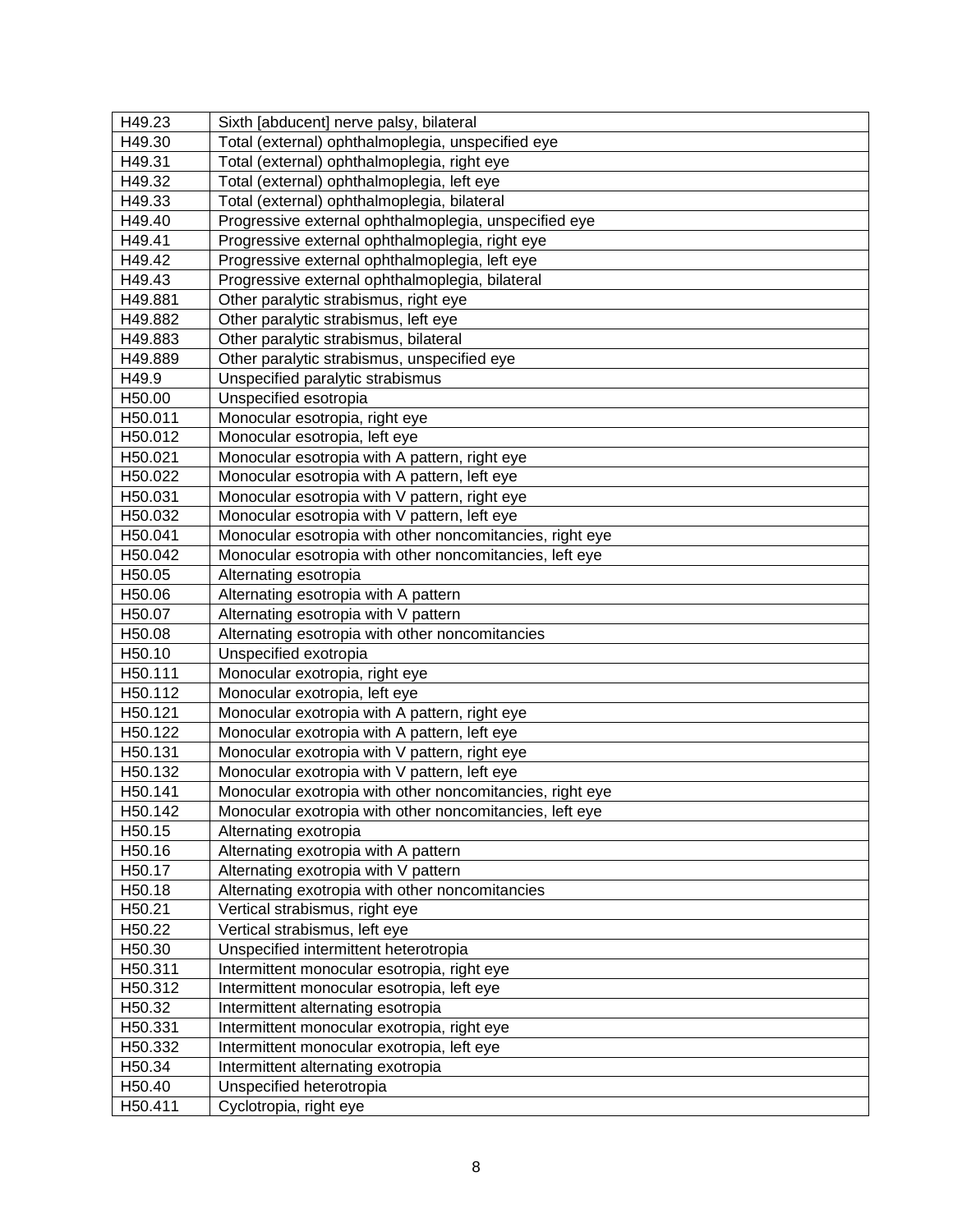| H50.412 | Cyclotropia, left eye                           |
|---------|-------------------------------------------------|
| H50.42  | Monofixation syndrome                           |
| H50.43  | Accommodative component in esotropia            |
| H50.50  | Unspecified heterophoria                        |
| H50.51  | Esophoria                                       |
| H50.52  | Exophoria                                       |
| H50.53  | Vertical heterophoria                           |
| H50.54  | Cyclophoria                                     |
| H50.55  | Alternating heterophoria                        |
| H50.60  | Mechanical strabismus, unspecified              |
| H50.611 | Brown's sheath syndrome, right eye              |
| H50.612 | Brown's sheath syndrome, left eye               |
| H50.69  | Other mechanical strabismus                     |
| H50.811 | Duane's syndrome, right eye                     |
| H50.812 | Duane's syndrome, left eye                      |
| H50.89  | Other specified strabismus                      |
| H50.9   | Unspecified strabismus                          |
| H51.0   | Palsy (spasm) of conjugate gaze                 |
| H51.11  | Convergence insufficiency                       |
| H51.12  | Convergence excess                              |
| H51.20  | Internuclear ophthalmoplegia, unspecified eye   |
| H51.21  | Internuclear ophthalmoplegia, right eye         |
| H51.22  | Internuclear ophthalmoplegia, left eye          |
| H51.23  | Internuclear ophthalmoplegia, bilateral         |
| H51.8   | Other specified disorders of binocular movement |
| H51.9   | Unspecified disorder of binocular movement      |
| J38.5   | Laryngeal spasm                                 |
| J38.7   | Other diseases of larynx                        |
| K22.0   | Achalasia of cardia                             |
| K59.4   | Anal spasm                                      |
| K60.0   | Acute anal fissure                              |
| K60.1   | Chronic anal fissure                            |
| K60.2   | Anal fissure, unspecified                       |
| M43.6   | <b>Torticollis</b>                              |
| M62.40  | Contracture of muscle, unspecified site         |
| M62.411 | Contracture of muscle, right shoulder           |
| M62.412 | Contracture of muscle, left shoulder            |
| M62.419 | Contracture of muscle, unspecified shoulder     |
| M62.421 | Contracture of muscle, right upper arm          |
| M62.422 | Contracture of muscle, left upper arm           |
| M62.429 | Contracture of muscle, unspecified upper arm    |
| M62.431 | Contracture of muscle, right forearm            |
| M62.432 | Contracture of muscle, left forearm             |
| M62.439 | Contracture of muscle, unspecified forearm      |
| M62.441 | Contracture of muscle, right hand               |
| M62.442 | Contracture of muscle, left hand                |
| M62.449 | Contracture of muscle, unspecified hand         |
| M62.451 | Contracture of muscle, right thigh              |
| M62.452 | Contracture of muscle, left thigh               |
| M62.459 | Contracture of muscle, unspecified thigh        |
| M62.461 | Contracture of muscle, right lower leg          |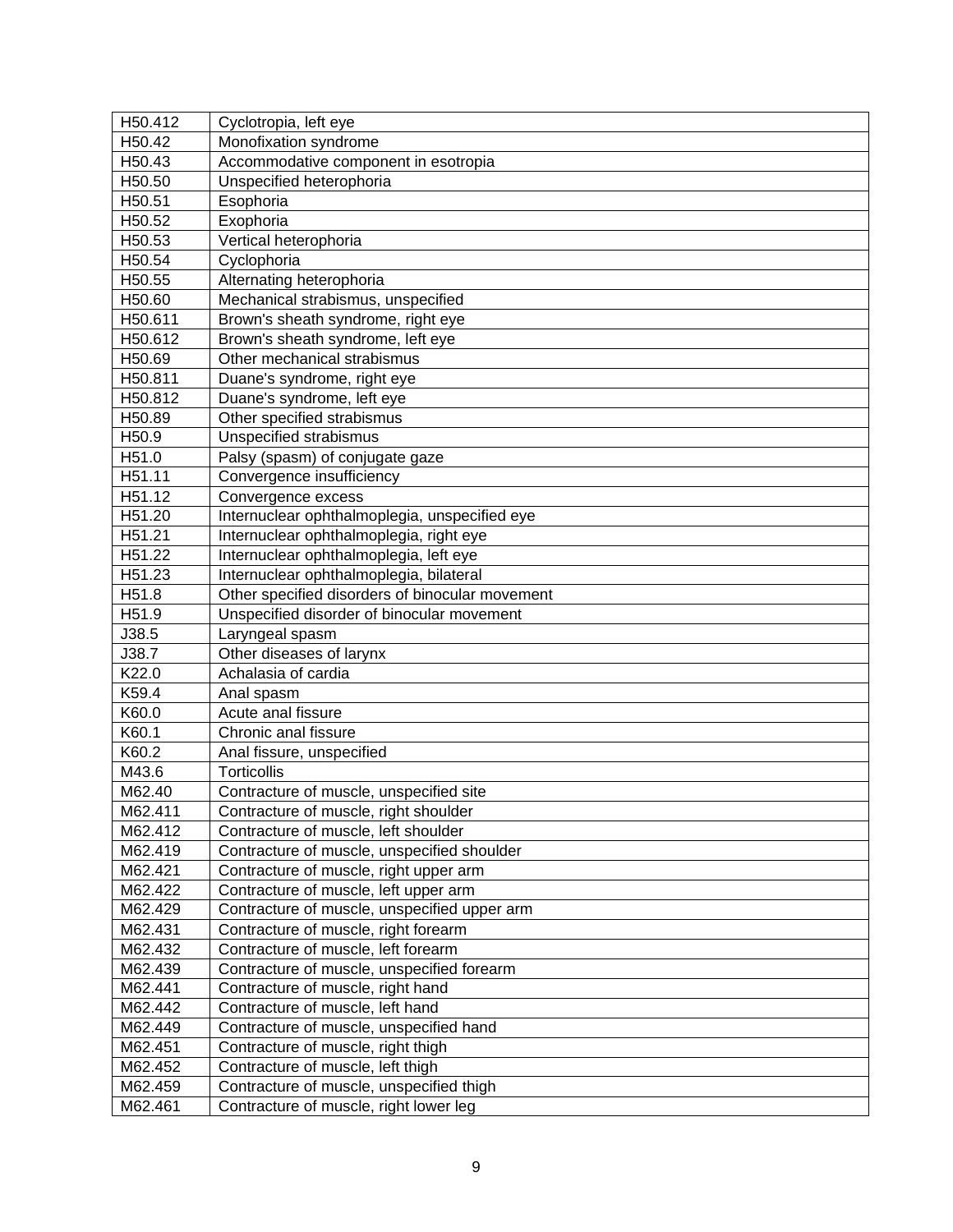| M62.462  | Contracture of muscle, left lower leg                                       |
|----------|-----------------------------------------------------------------------------|
| M62.469  | Contracture of muscle, unspecified lower leg                                |
| M62.471  | Contracture of muscle, right ankle and foot                                 |
| M62.472  | Contracture of muscle, left ankle and foot                                  |
| M62.479  | Contracture of muscle, unspecified ankle and foot                           |
| M62.48   | Contracture of muscle, other site                                           |
| M62.49   | Contracture of muscle, multiple sites                                       |
| M62.831  | Muscle spasm of calf                                                        |
| M62.838  | Other muscle spasm                                                          |
| N31.9    | Neuromuscular dysfunction of bladder, unspecified                           |
| N32.81   | Overactive bladder                                                          |
| N39.3    | Stress incontinence (female) (male)                                         |
| N39.41   | Urge incontinence                                                           |
| N39.42   | Incontinence without sensory awareness                                      |
| N39.43   | Post-void dribbling                                                         |
| N39.44   | Nocturnal enuresis                                                          |
| N39.45   | Continuous leakage                                                          |
| N39.46   | Mixed incontinence                                                          |
| N39.490  | Overflow incontinence                                                       |
| N39.498  | Other specified urinary incontinence                                        |
| Q68.0    | Congenital deformity of sternocleidomastoid muscle                          |
| R29.898  | Other symptoms and signs involving the musculoskeletal system               |
| R32      | Unspecified urinary incontinence                                            |
| R49.8    | Other voice and resonance disorders                                         |
| R51.0    | Headache with orthostatic component, not elsewhere classified               |
| R51.9    | Headache, unspecified                                                       |
| S13.4xxA | Sprain of ligaments of cervical spine, initial encounter                    |
| S13.4xxD | Sprain of ligaments of cervical spine, subsequent encounter                 |
| S13.4xxS | Sprain of ligaments of cervical spine, sequela                              |
| S13.8xxA | Sprain of joints and ligaments of other parts of neck, initial encounter    |
| S13.8xxD | Sprain of joints and ligaments of other parts of neck, subsequent encounter |
| S13.8xxS | Sprain of joints and ligaments of other parts of neck, sequela              |
| S16.1xxA | Strain of muscle, fascia and tendon at neck level, initial encounter        |
| S16.1xxD | Strain of muscle, fascia and tendon at neck level, subsequent encounter     |
| S16.1xxS | Strain of muscle, fascia and tendon at neck level, sequela                  |

**The above medical necessity criteria MUST be met for the following codes to be covered for Commercial Members: Managed Care (HMO and POS), PPO, and Indemnity:**

#### **HCPCS Codes**

| <b>HCPCS</b> |                                                   |
|--------------|---------------------------------------------------|
| codes:       | <b>Code Description</b>                           |
| J0586        | Injection, abobotulinumtoxin A, 5 units (Dysport) |

**The following ICD Diagnosis Codes are considered medically necessary when submitted with the HCPCS code above if medical necessity criteria are met:**

### **ICD-10 Diagnosis Codes**

| <b>ICD-10-CM</b> |                         |
|------------------|-------------------------|
| diagnosis        |                         |
| codes:           | <b>Code Description</b> |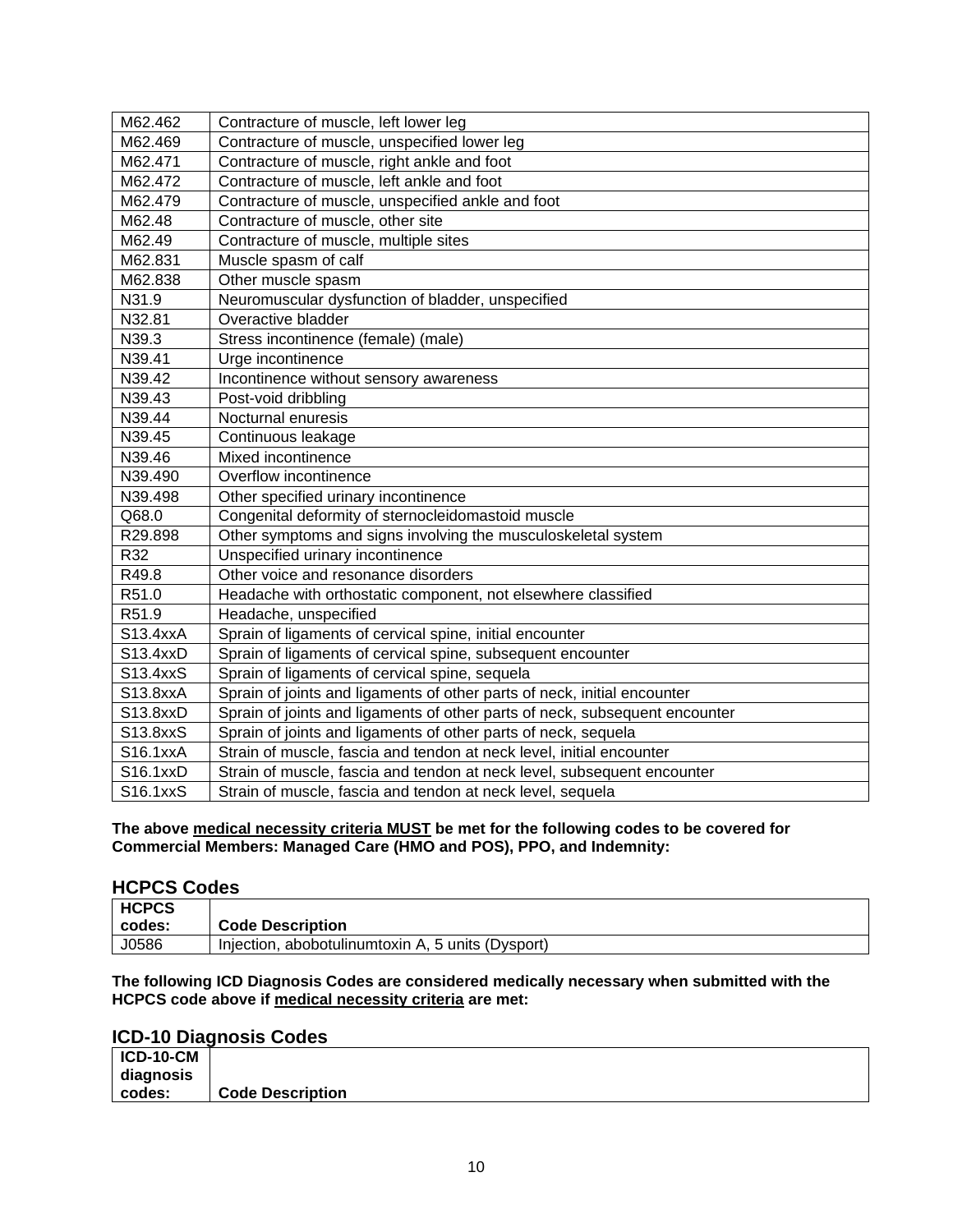| G11.4  | Hereditary spastic paraplegia                       |
|--------|-----------------------------------------------------|
| G24.3  | <b>Spasmodic Torticollis</b>                        |
| G35    | Multiple sclerosis                                  |
| G80.0  | Spastic quadriplegic cerebral palsy                 |
| G80.1  | Spastic diplegic cerebral palsy                     |
| G80.2  | Spastic hemiplegic cerebral palsy                   |
| G80.3  | Athetoid cerebral palsy                             |
| G80.4  | Ataxic cerebral palsy                               |
| G80.8  | Other cerebral palsy                                |
| G80.9  | Cerebral palsy, unspecified                         |
| G81.10 | Spastic hemiplegia affecting unspecified side       |
| G81.11 | Spastic hemiplegia affecting right dominant side    |
| G81.12 | Spastic hemiplegia affecting left dominant side     |
| G81.13 | Spastic hemiplegia affecting right nondominant side |
| G81.14 | Spastic hemiplegia affecting left nondominant side  |

**The above medical necessity criteria MUST be met for the following codes to be covered for Commercial Members: Managed Care (HMO and POS), PPO, and Indemnity:**

#### **HCPCS Codes**

| <b>HCPCS</b> |                                                  |
|--------------|--------------------------------------------------|
| codes:       | <b>Code Description</b>                          |
| J0588        | Injection, incobotulinumtoxin A, 1 unit (Xeomin) |

**The following ICD Diagnosis Codes are considered medically necessary when submitted with the CPT codes above if medical necessity criteria are met:**

### **ICD-10 Diagnosis Codes:**

| <b>ICD-10-CM</b><br>diagnosis<br>codes: | <b>Code Description</b> |
|-----------------------------------------|-------------------------|
| G24.3                                   | Spasmodic Torticollis   |
| G24.5                                   | <b>Blepharospasm</b>    |

## <span id="page-10-0"></span>**Policy History**

| <b>Date</b> | <b>Action</b>                                                                             |
|-------------|-------------------------------------------------------------------------------------------|
| 7/2021      | Updated to include Botox & Dysport preferred.                                             |
| 4/2021      | Updated detrusor overactivity criteria with age and clarified coding in strabismus and    |
|             | blepharospasm.                                                                            |
| 12/2020     | BCBSA National medical policy review. No changes to policy statements. New                |
|             | references added.                                                                         |
| 10/2020     | Clarified coding information                                                              |
| 4/2020      | Updated Chronic Migraine preventative medication list and definition.                     |
| 11/2019     | Updated to include new indications and criteria for Dysport.                              |
| 8/2019      | Updated to include new FDA indication - the treatment of upper limb spasticity in         |
|             | pediatric patients 2 to 17 years of age.                                                  |
| 11/2018     | BCBSA National medical policy review. No changes to policy statements. New                |
|             | references added.                                                                         |
| 11/2018     | Updated new FDA indication for chronic sialorrhea.                                        |
| 6/2018      | Updated to clarify coverage and to add Specialty Pharmacy link.                           |
| 1/2018      | Updated to add Dysport's updated spasticity FDA indication.                               |
| 07/2017     | Updated to Prefer Dysport & Botox and to include hyperhidrosis to this policy and retired |
|             | policy 405. Clarified coding information.                                                 |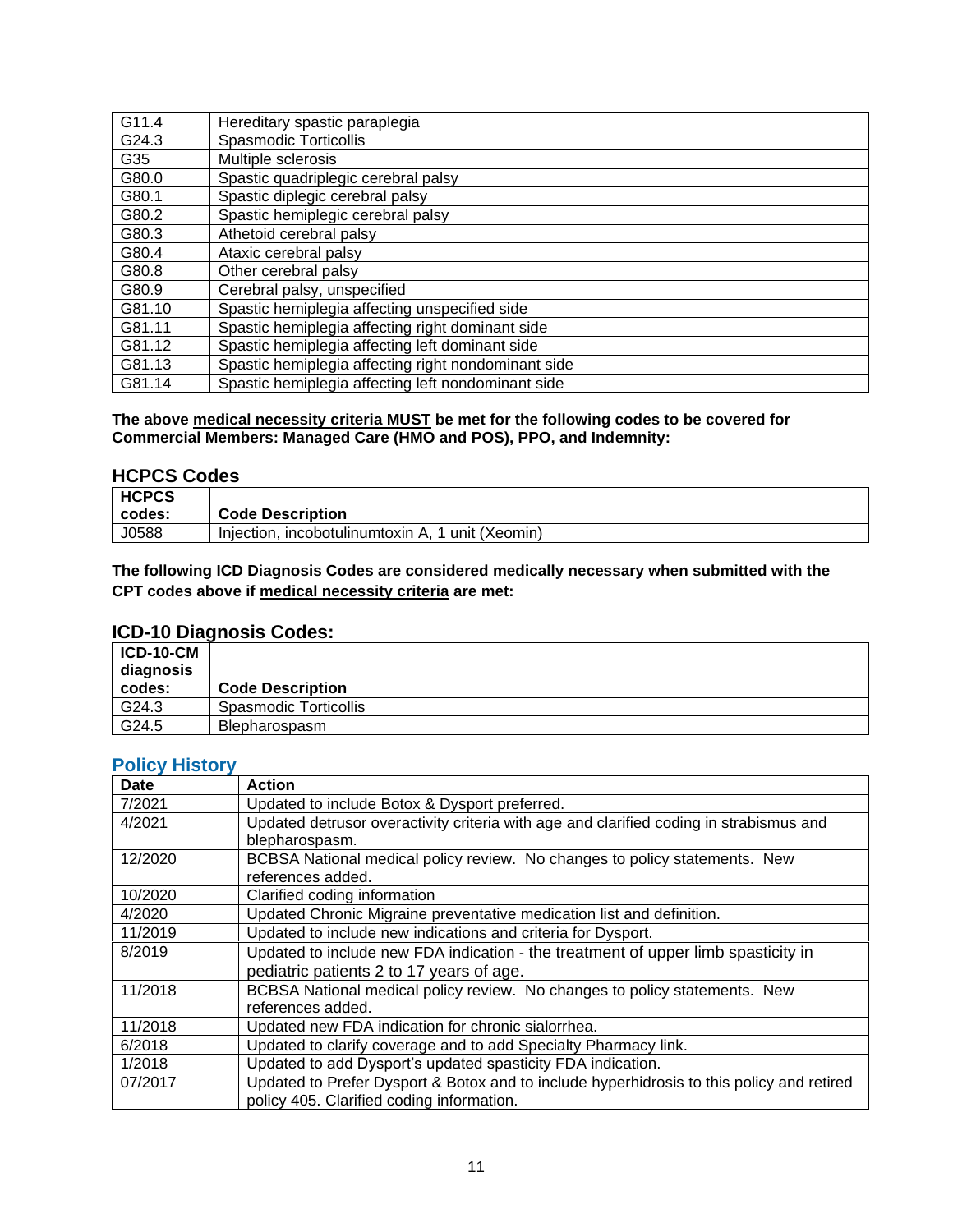| 11/2015        | Clarified coding information.                                                                       |
|----------------|-----------------------------------------------------------------------------------------------------|
| 7/2014         | Updated Coding section with ICD10 procedure and diagnosis codes, effective 10/2015.                 |
| 3/2014         | Updated to include adding the sub specialty of board certified headache medicine.                   |
| 1/2014         | Updated to remove Blue Value.                                                                       |
| 12/2012        | Updated to add new CPT code 64615 effective 1/1/2013.                                               |
| 10/2012        | Updated to reclassify as a pharmacy medical policy.                                                 |
| 11/2011-4/2012 | Medical policy ICD 10 remediation: Formatting, editing and coding updates.                          |
|                | No changes to policy statements.                                                                    |
| 7/2012         | Updated to clarify coverage criteria and coding for Dysport <sup>™</sup> (abobotulinumtoxin A), add |
|                | diagnosis codes for cervical dystonia, clarify the patient safety section, and add                  |
|                | ophthalmologist under migraine criteria.                                                            |
| 1/2012         | Reviewed - Medical Policy Group - Neurology and Neurosurgery.                                       |
|                | No changes to policy statements.                                                                    |
| 11/2011        | Reviewed - Medical Policy Group - Plastic Surgery and Dermatology.                                  |
|                | No changes to policy statements.                                                                    |
| 5/2011         | Updated to include coverage criteria for new FDA approved indication of migraine for                |
|                | <b>Botox</b>                                                                                        |
| 2/2011         | Reviewed - Medical Policy Group - Psychiatry and Ophthalmology.                                     |
|                | No changes to policy statements.                                                                    |
| 1/2011         | Reviewed - Medical Policy Group - Neurology and Neurosurgery.                                       |
|                | No changes to policy statements.                                                                    |
| 12/2010        | Reviewed - Medical Policy Group - Plastic Surgery and Dermatology.                                  |
|                | No changes to policy statements.                                                                    |
| 12/2010        | Updated to include coverage criteria for new FDA-approved product Xeomin®                           |
|                | (incobotulinumtoxin A).                                                                             |
| 6/2010         | Updated to include coverage criteria for new FDA-approved product Dysport <sup>™</sup>              |
|                | (abobotulinumtoxin A).                                                                              |
| 6/2010         | <b>BCBSA National medical policy review.</b>                                                        |
|                | Changes to policy statements.                                                                       |
| 2/2010         | Reviewed - Medical Policy Group - Psychiatry and Ophthalmology.                                     |
|                | No changes to policy statements.                                                                    |
| 1/2010         | Reviewed - Medical Policy Group - Neurology and Neurosurgery.                                       |
|                | No changes to policy statements.                                                                    |
| 1/2010         | Updated to include 10/1 UM requirements.                                                            |
| 12/2009        | Reviewed - Medical Policy Group - Plastic Surgery and Dermatology.                                  |
|                | No changes to policy statements.                                                                    |
| 12/2009        | Updated to remove coverage of Botulinum Type B, Myobloc™ for all types of                           |
|                | hyperhidrosis.                                                                                      |
| 2/2009         | Reviewed - Medical Policy Group - Psychiatry and Ophthalmology.                                     |
|                | No changes to policy statements.                                                                    |
| 1/2009         | Reviewed - Medical Policy Group - Neurology and Neurosurgery.                                       |
|                | No changes to policy statements.                                                                    |
| 12/2008        | Reviewed - Medical Policy Group - Plastic Surgery and Dermatology.                                  |
|                | No changes to policy statements.                                                                    |
| 1/2008         | Reviewed - Medical Policy Group - Neurology and Neurosurgery.                                       |
|                | No changes to policy statements.                                                                    |
| 12/2007        | Reviewed - Medical Policy Group - Plastic Surgery and Dermatology.                                  |
|                | No changes to policy statements.                                                                    |
| 1/2007         | Reviewed - Medical Policy Group - Neurology and Neurosurgery.                                       |
|                | No changes to policy statements.                                                                    |
| 1/2007         | BCBSA National medical policy review.<br>Changes to policy statements.                              |
| 1/1/2001       | New policy, effective 1/1/2001, describing covered and non-covered indications.                     |
|                |                                                                                                     |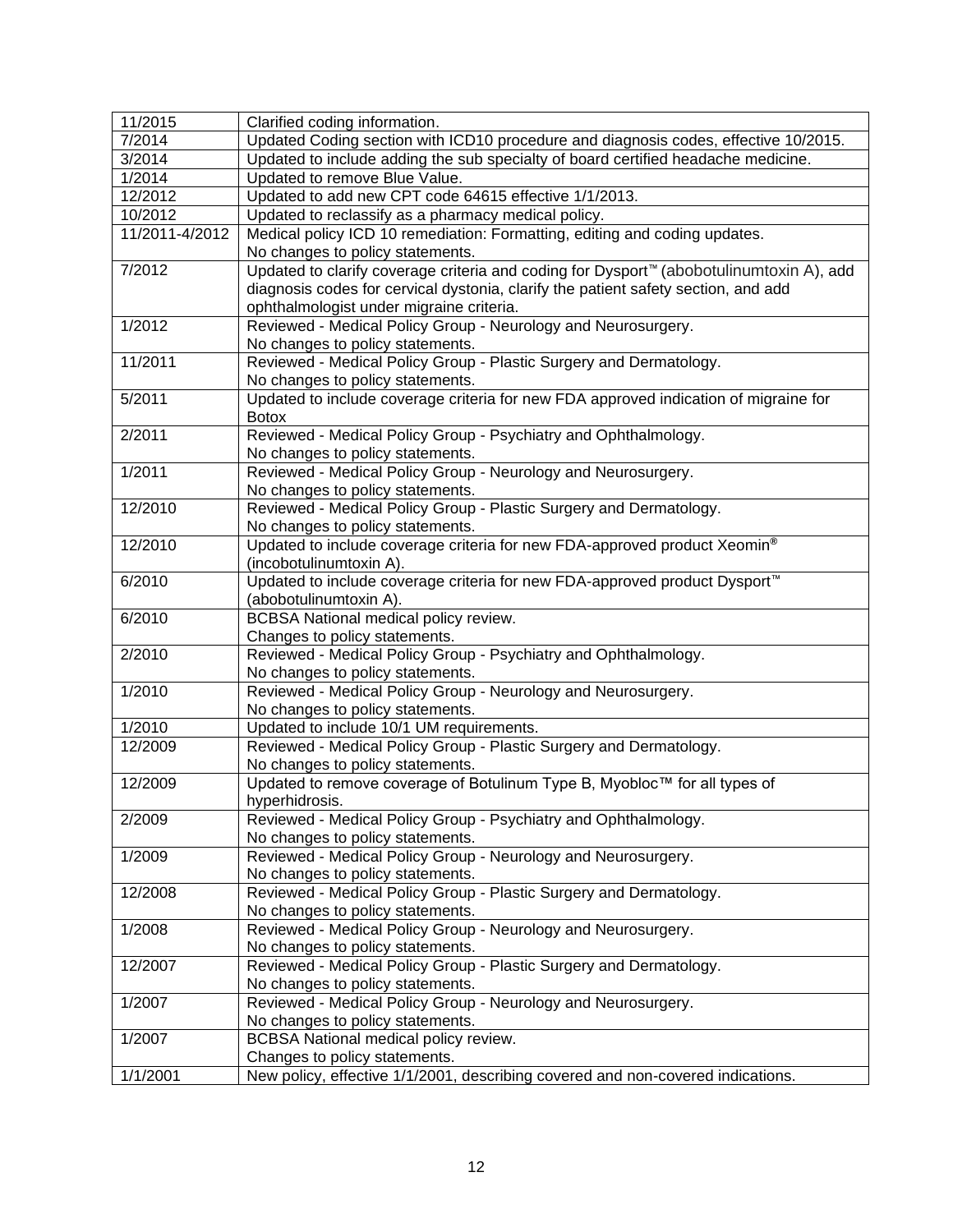#### <span id="page-12-0"></span>**References**

#5.01.05

- 1. Leyden JE, Moss AC, MacMathuna P. Endoscopic pneumatic dilation versus botulinum toxin injection in the management of primary achalasia. Cochrane Database Syst Rev. 2014; (12): CD005046. PMID 25485740
- 2. Wang L, Li YM, Li L. Meta-analysis of randomized and controlled treatment trials for achalasia. Dig Dis Sci. Nov 2009; 54(11): 2303-11. PMID 19107596
- 3. Smith CD, Stival A, Howell DL, et al. Endoscopic therapy for achalasia before Heller myotomy results in worse outcomes than heller myotomy alone. Ann Surg. May 2006; 243(5): 579-84; discussion 584- 6. PMID 16632991
- 4. Chen HL, Woo XB, Wang HS, et al. Botulinum toxin injection versus lateral internal sphincterotomy for chronic anal fissure: a meta-analysis of randomized control trials. Tech Coloproctol. Aug 2014; 18(8): 693-8. PMID 24500725
- 5. Nelson RL, Thomas K, Morgan J, et al. Non surgical therapy for anal fissure. Cochrane Database Syst Rev. Feb 15 2012; (2): CD003431. PMID 22336789
- 6. Koivusalo AI, Pakarinen MP, Rintala RJ. Botox injection treatment for anal outlet obstruction in patients with internal anal sphincter achalasia and Hirschsprung's disease. Pediatr Surg Int. Oct 2009; 25(10): 873-6. PMID 19662428
- 7. Minkes RK, Langer JC. A prospective study of botulinum toxin for internal anal sphincter hypertonicity in children with Hirschsprung's disease. J Pediatr Surg. Dec 2000; 35(12): 1733-6. PMID 11101725
- 8. Patrus B, Nasr A, Langer JC, et al. Intrasphincteric botulinum toxin decreases the rate of hospitalization for postoperative obstructive symptoms in children with Hirschsprung disease. J Pediatr Surg. Jan 2011; 46(1): 184-7. PMID 21238663
- 9. Han-Geurts IJ, Hendrix VC, de Blaauw I, et al. Outcome after anal intrasphincteric Botox injection in children with surgically treated Hirschsprung disease. J Pediatr Gastroenterol Nutr. Nov 2014; 59(5): 604-7. PMID 25000353
- 10. Bendtsen L, Evers S, Linde M, et al. EFNS guideline on the treatment of tension-type headache report of an EFNS task force. Eur J Neurol. Nov 2010; 17(11): 1318-25. PMID 20482606
- 11. Wieckiewicz M, Grychowska N, Zietek M, et al. Evidence to Use Botulinum Toxin Injections in Tension-Type Headache Management: A Systematic Review. Toxins (Basel). Nov 15 2017; 9(11). PMID 29140286
- 12. Bogduk N, Govind J. Cervicogenic headache: an assessment of the evidence on clinical diagnosis, invasive tests, and treatment. Lancet Neurol. Oct 2009; 8(10): 959-68. PMID 19747657
- 13. Hanno PM, Erickson D, Moldwin R, et al. Diagnosis and treatment of interstitial cystitis/bladder pain syndrome: AUA guideline amendment. J Urol. May 2015; 193(5): 1545-53. PMID 25623737
- 14. Jackson JL, Kuriyama A, Hayashino Y. Botulinum toxin A for prophylactic treatment of migraine and tension headaches in adults: a meta-analysis. JAMA. Apr 25 2012; 307(16): 1736-45. PMID 22535858
- 15. Silberstein SD, Gobel H, Jensen R, et al. Botulinum toxin type A in the prophylactic treatment of chronic tension-type headache: a multicentre, double-blind, randomized, placebo-controlled, parallelgroup study. Cephalalgia. Jul 2006; 26(7): 790-800. PMID 16776693
- 16. Linde M, Hagen K, Salvesen O, et al. Onabotulinum toxin A treatment of cervicogenic headache: a randomised, double-blind, placebo-controlled crossover study. Cephalalgia. May 2011; 31(7): 797- 807. PMID 21300635
- 17. Braker C, Yariv S, Adler R, et al. The analgesic effect of botulinum-toxin A on postwhiplash neck pain. Clin J Pain. Jan 2008; 24(1): 5-10. PMID 18180629
- 18. Freund BJ, Schwartz M. Treatment of chronic cervical-associated headache with botulinum toxin A: a pilot study. Headache. Mar 2000; 40(3): 231-6. PMID 10759926
- 19. Padberg M, de Bruijn SF, Tavy DL. Neck pain in chronic whiplash syndrome treated with botulinum toxin. A double-blind, placebo-controlled clinical trial. J Neurol. Mar 2007; 254(3): 290-5. PMID 17345052
- 20. Deuschl G, Raethjen J, Hellriegel H, et al. Treatment of patients with essential tremor. Lancet Neurol. Feb 2011; 10(2): 148-61. PMID 21256454
- 21. Jankovic J, Schwartz K, Clemence W, et al. A randomized, double-blind, placebo-controlled study to evaluate botulinum toxin type A in essential hand tremor. Mov Disord. May 1996; 11(3): 250-6. PMID 8723140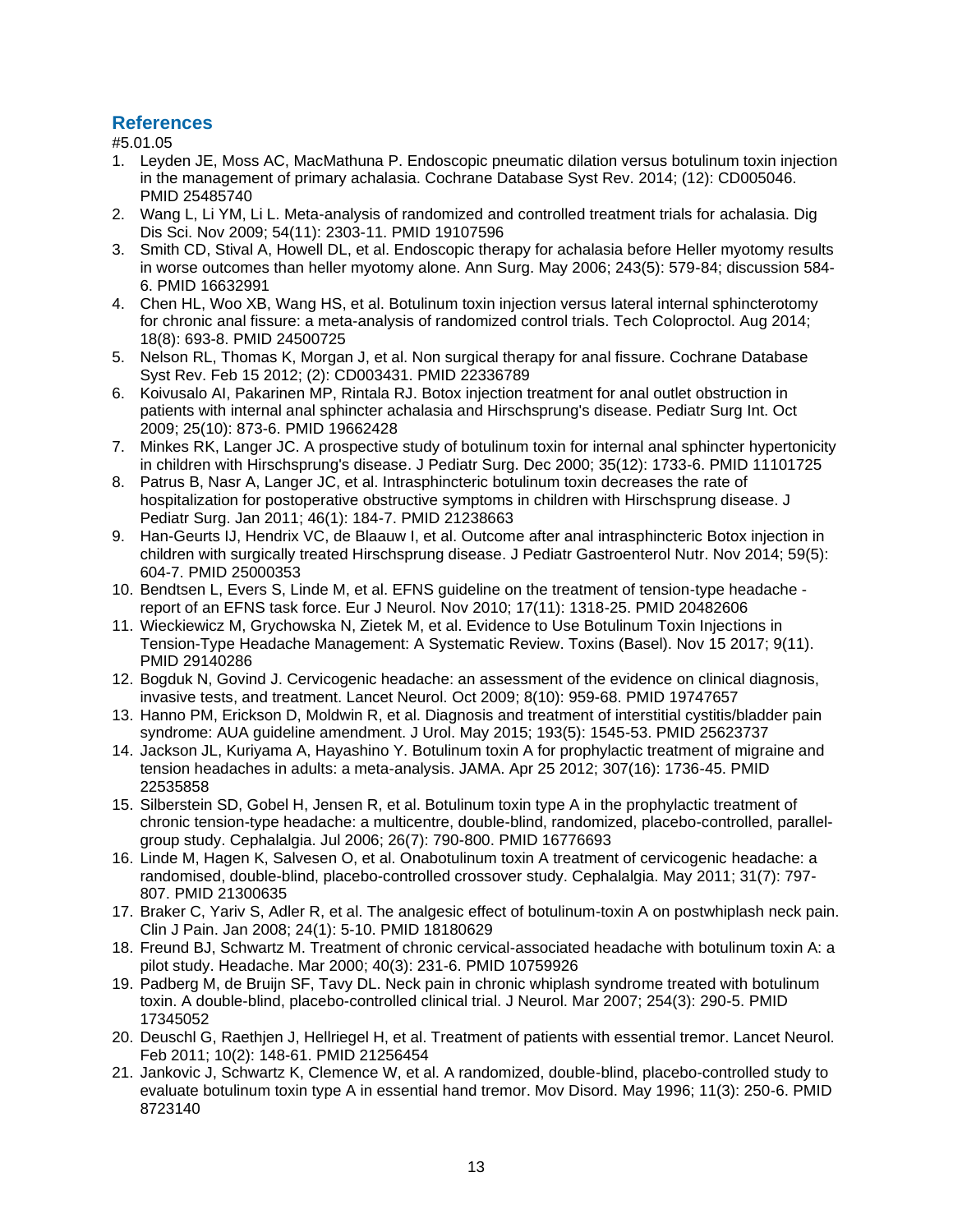- 22. Brin MF, Lyons KE, Doucette J, et al. A randomized, double masked, controlled trial of botulinum toxin type A in essential hand tremor. Neurology. Jun 12 2001; 56(11): 1523-8. PMID 11402109
- 23. Mittal SO, Machado D, Richardson D, et al. Botulinum Toxin in Parkinson Disease Tremor: A Randomized, Double-Blind, Placebo-Controlled Study With a Customized Injection Approach. Mayo Clin Proc. Sep 2017; 92(9): 1359-1367. PMID 28789780
- 24. Slengerik-Hansen J, Ovesen T. Botulinum Toxin Treatment of Objective Tinnitus Because of Essential Palatal Tremor: A Systematic Review. Otol Neurotol. Aug 2016; 37(7): 820-8. PMID 27273401
- 25. Stidham KR, Solomon PH, Roberson JB. Evaluation of botulinum toxin A in treatment of tinnitus. Otolaryngol Head Neck Surg. Jun 2005; 132(6): 883-9. PMID 15944559
- 26. Morra ME, Elgebaly A, Elmaraezy A, et al. Therapeutic efficacy and safety of Botulinum Toxin A Therapy in Trigeminal Neuralgia: a systematic review and meta-analysis of randomized controlled trials. J Headache Pain. Dec 2016; 17(1): 63. PMID 27377706
- 27. Marchal C, Perez JE, Herrera B, et al. The use of botulinum toxin in benign prostatic hyperplasia. Neurourol Urodyn. Jan 2012; 31(1): 86-92. PMID 21905088
- 28. Akiyama Y, Nomiya A, Niimi A, et al. Botulinum toxin type A injection for refractory interstitial cystitis: A randomized comparative study and predictors of treatment response. Int J Urol. Sep 2015; 22(9): 835-41. PMID 26041274
- 29. Kuo HC, Jiang YH, Tsai YC, et al. Intravesical botulinum toxin-A injections reduce bladder pain of interstitial cystitis/bladder pain syndrome refractory to conventional treatment - A prospective, multicenter, randomized, double-blind, placebo-controlled clinical trial. Neurourol Urodyn. Jun 2016; 35(5): 609-14. PMID 25914337
- 30. Manning J, Dwyer P, Rosamilia A, et al. A multicentre, prospective, randomised, double-blind study to measure the treatment effectiveness of abobotulinum A (AboBTXA) among women with refractory interstitial cystitis/bladder pain syndrome. Int Urogynecol J. May 2014; 25(5): 593-9. PMID 24276074
- 31. Zhang W, Deng X, Liu C, et al. Intravesical treatment for interstitial cystitis/painful bladder syndrome: a network meta-analysis. Int Urogynecol J. Apr 2017; 28(4): 515-525. PMID 27614759
- 32. Wang J, Wang Q, Wu Q, et al. Intravesical Botulinum Toxin A Injections for Bladder Pain Syndrome/Interstitial Cystitis: A Systematic Review and Meta-Analysis of Controlled Studies. Med Sci Monit. Sep 14 2016; 22: 3257-67. PMID 27624897
- 33. Lin YC, Wu WT, Hsu YC, et al. Comparative effectiveness of botulinum toxin versus non-surgical treatments for treating lateral epicondylitis: a systematic review and meta-analysis. Clin Rehabil. Feb 2018; 32(2): 131-145. PMID 28349703
- 34. Krogh TP, Bartels EM, Ellingsen T, et al. Comparative effectiveness of injection therapies in lateral epicondylitis: a systematic review and network meta-analysis of randomized controlled trials. Am J Sports Med. Jun 2013; 41(6): 1435-46. PMID 22972856
- 35. Sims SE, Miller K, Elfar JC, et al. Non-surgical treatment of lateral epicondylitis: a systematic review of randomized controlled trials. Hand (N Y). Dec 2014; 9(4): 419-46. PMID 25414603
- 36. Soares A, Andriolo RB, Atallah AN, et al. Botulinum toxin for myofascial pain syndromes in adults. Cochrane Database Syst Rev. Jul 25 2014; (7): CD007533. PMID 25062018
- 37. Desai MJ, Shkolnikova T, Nava A, et al. A critical appraisal of the evidence for botulinum toxin type A in the treatment for cervico-thoracic myofascial pain syndrome. Pain Pract. Feb 2014; 14(2): 185-95. PMID 23692187
- 38. Foster L, Clapp L, Erickson M, et al. Botulinum toxin A and chronic low back pain: a randomized, double-blind study. Neurology. May 22 2001; 56(10): 1290-3. PMID 11376175
- 39. Chen YW, Chiu YW, Chen CY, et al. Botulinum toxin therapy for temporomandibular joint disorders: a systematic review of randomized controlled trials. Int J Oral Maxillofac Surg. Aug 2015; 44(8): 1018- 26. PMID 25920597
- 40. Patti R, Almasio PL, Muggeo VM, et al. Improvement of wound healing after hemorrhoidectomy: a double-blind, randomized study of botulinum toxin injection. Dis Colon Rectum. Dec 2005; 48(12): 2173-9. PMID 16400513
- 41. Patti R, Almasio PL, Luigi AP, et al. Botulinum toxin vs. topical glyceryl trinitrate ointment for pain control in patients undergoing hemorrhoidectomy: a randomized trial. Dis Colon Rectum. Nov 2006; 49(11): 1741-8. PMID 16990976
- 42. Abbott JA, Jarvis SK, Lyons SD, et al. Botulinum toxin type A for chronic pain and pelvic floor spasm in women: a randomized controlled trial. Obstet Gynecol. Oct 2006; 108(4): 915-23. PMID 17012454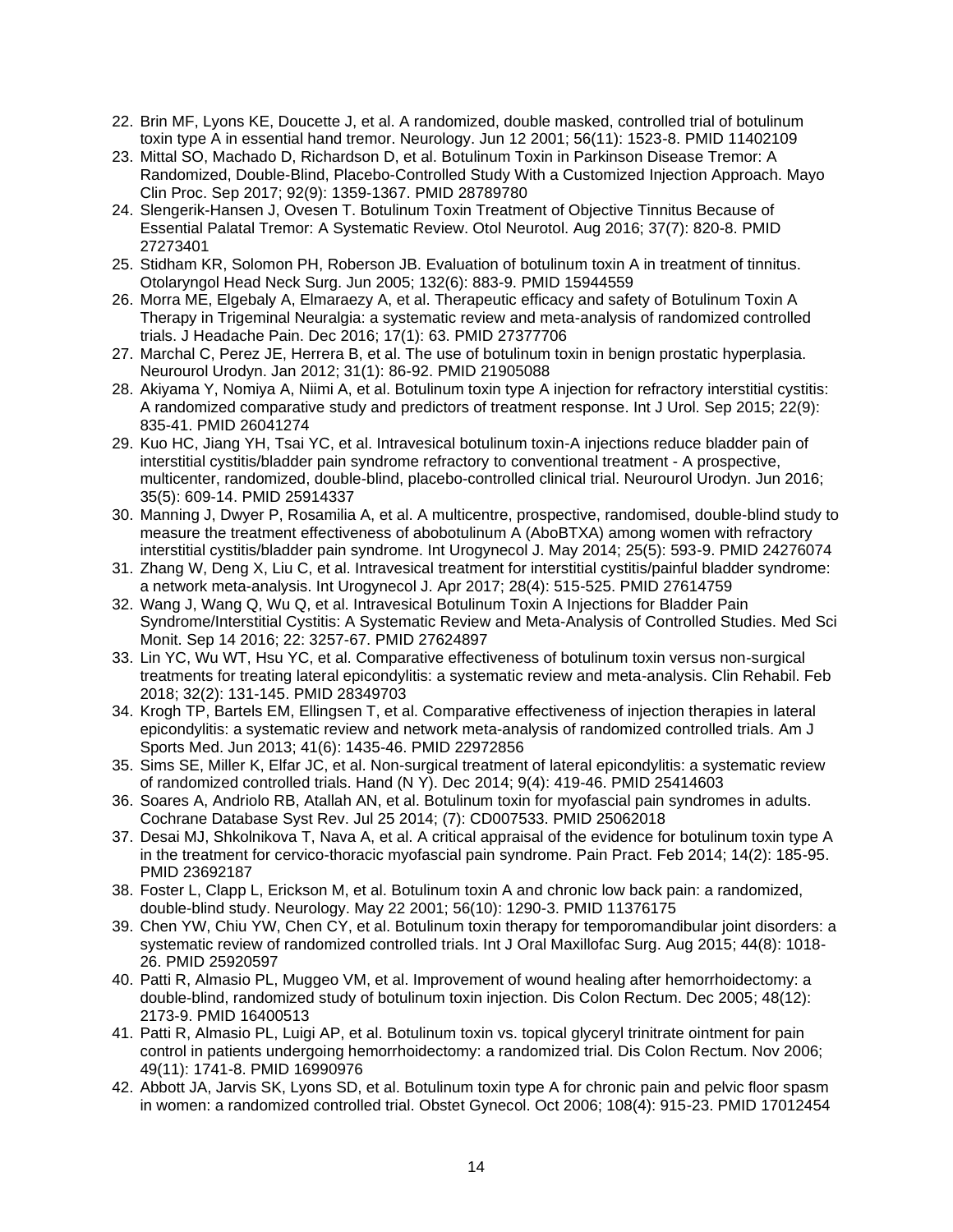- 43. Friedmacher F, Puri P. Comparison of posterior internal anal sphincter myectomy and intrasphincteric botulinum toxin injection for treatment of internal anal sphincter achalasia: a meta-analysis. Pediatr Surg Int. Aug 2012; 28(8): 765-71. PMID 22806601
- 44. Emile SH, Elfeki HA, Elbanna HG, et al. Efficacy and safety of botulinum toxin in treatment of anismus: A systematic review. World J Gastrointest Pharmacol Ther. Aug 06 2016; 7(3): 453-62. PMID 27602248
- 45. Farid M, El Monem HA, Omar W, et al. Comparative study between biofeedback retraining and botulinum neurotoxin in the treatment of anismus patients. Int J Colorectal Dis. Jan 2009; 24(1): 115- 20. PMID 18719924
- 46. Farid M, Youssef T, Mahdy T, et al. Comparative study between botulinum toxin injection and partial division of puborectalis for treating anismus. Int J Colorectal Dis. Mar 2009; 24(3): 327-34. PMID 19039596
- 47. Bai Y, Xu MJ, Yang X, et al. A systematic review on intrapyloric botulinum toxin injection for gastroparesis. Digestion. 2010; 81(1): 27-34. PMID 20029206
- 48. Arts J, Holvoet L, Caenepeel P, et al. Clinical trial: a randomized-controlled crossover study of intrapyloric injection of botulinum toxin in gastroparesis. Aliment Pharmacol Ther. Nov 01 2007; 26(9): 1251-8. PMID 17944739
- 49. Friedenberg FK, Palit A, Parkman HP, et al. Botulinum toxin A for the treatment of delayed gastric emptying. Am J Gastroenterol. Feb 2008; 103(2): 416-23. PMID 18070232
- 50. Magid M, Finzi E, Kruger TH, et al. Treating depression with botulinum toxin: a pooled analysis of randomized controlled trials. Pharmacopsychiatry. Sep 2015; 48(6): 205-10. PMID 26252721
- 51. Wollmer MA, de Boer C, Kalak N, et al. Facing depression with botulinum toxin: a randomized controlled trial. J Psychiatr Res. May 2012; 46(5): 574-81. PMID 22364892
- 52. Finzi E, Rosenthal NE. Treatment of depression with onabotulinumtoxinA: a randomized, doubleblind, placebo controlled trial. J Psychiatr Res. May 2014; 52: 1-6. PMID 24345483
- 53. Magid M, Reichenberg JS, Poth PE, et al. Treatment of major depressive disorder using botulinum toxin A: a 24-week randomized, double-blind, placebo-controlled study. J Clin Psychiatry. Aug 2014; 75(8): 837-44. PMID 24910934
- 54. Ziade M, Domergue S, Batifol D, et al. Use of botulinum toxin type A to improve treatment of facial wounds: a prospective randomised study. J Plast Reconstr Aesthet Surg. Feb 2013; 66(2): 209-14. PMID 23102873
- 55. Gassner HG, Brissett AE, Otley CC, et al. Botulinum toxin to improve facial wound healing: A prospective, blinded, placebo-controlled study. Mayo Clin Proc. Aug 2006; 81(8): 1023-8. PMID 16901024
- 56. Lightner DJ, Gomelsky A, Souter L, et al. Diagnosis and Treatment of Overactive Bladder (Non-Neurogenic) in Adults: AUA/SUFU Guideline Amendment 2019. J Urol. Sep 2019; 202(3): 558-563. PMID 31039103
- 57. Simpson DM, Hallett M, Ashman EJ, et al. Practice guideline update summary: Botulinum neurotoxin for the treatment of blepharospasm, cervical dystonia, adult spasticity, and headache: Report of the Guideline Development Subcommittee of the American Academy of Neurology. Neurology. May 10 2016; 86(19): 1818-26. PMID 27164716
- 58. Zesiewicz TA, Elble RJ, Louis ED, et al. Evidence-based guideline update: treatment of essential tremor: report of the Quality Standards subcommittee of the American Academy of Neurology. Neurology. Nov 08 2011; 77(19): 1752-5. PMID 22013182
- 59. Stewart DB, Gaertner W, Glasgow S, et al. Clinical Practice Guideline for the Management of Anal Fissures. Dis Colon Rectum. Jan 2017; 60(1): 7-14. PMID 27926552
- 60. Langer JC, Rollins MD, Levitt M, et al. Guidelines for the management of postoperative obstructive symptoms in children with Hirschsprung disease. Pediatr Surg Int. May 2017; 33(5): 523-526. PMID 28180937

#8.01.19

- 1. Wade R, Rice S, Llewellyn A, et al. Interventions for hyperhidrosis in secondary care: a systematic review and value-of-information analysis. Health Technol Assess. Dec 2017; 21(80): 1-280. PMID 29271741
- 2. Blue Cross and Blue Shield Association Technology Evaluation Center (TEC). Iontophoresis for Medical Indications. TEC Assessments 2003;Volume 18, Tab 3.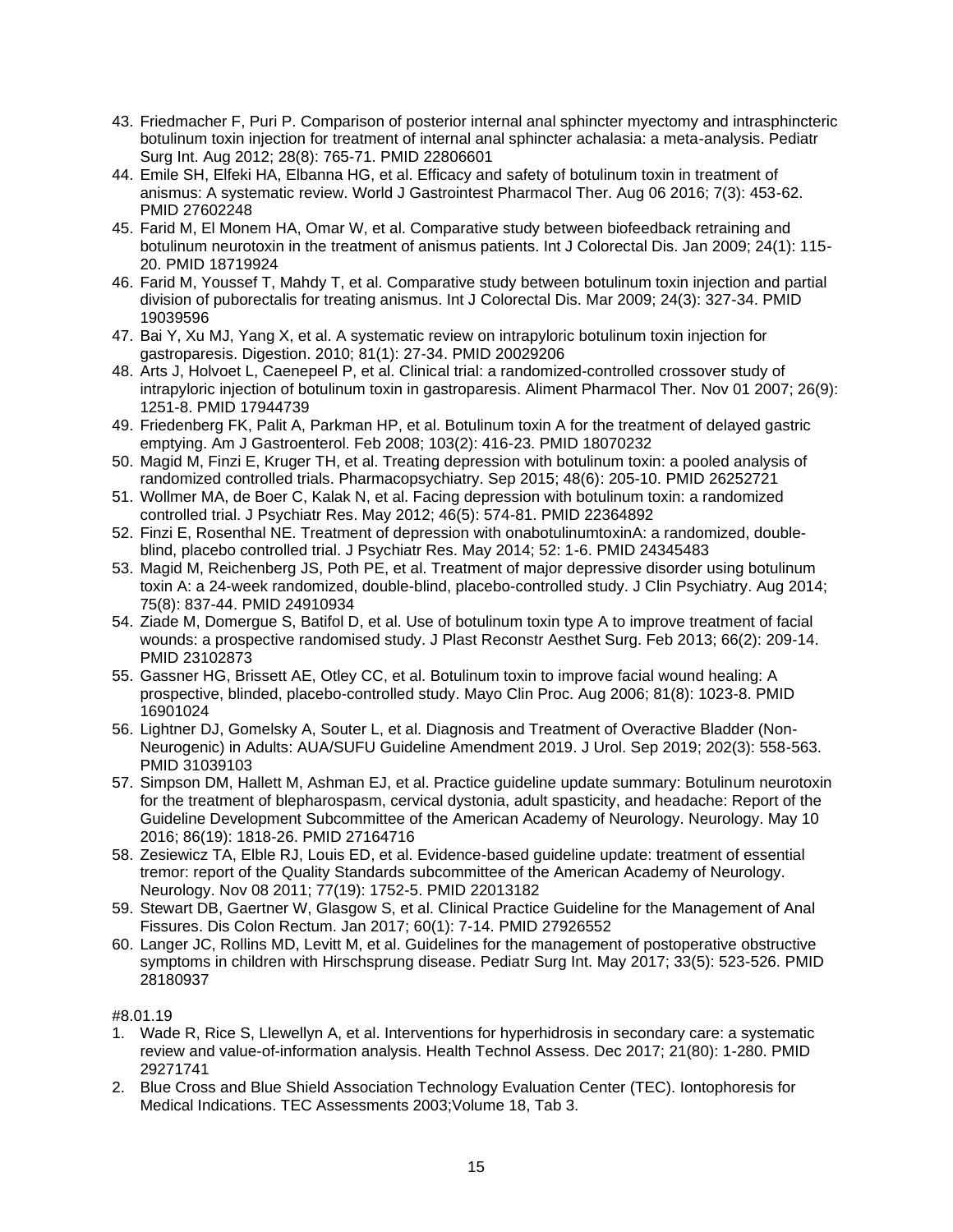- 3. Rajagopal R, Mallya NB. Comparative evaluation of botulinum toxin versus iontophoresis with topical aluminium chloride hexahydrate in treatment of palmar hyperhidrosis. Med J Armed Forces India. Jul 2014; 70(3): 247-52. PMID 25378778
- 4. Solish N, Bertucci V, Dansereau A, et al. A comprehensive approach to the recognition, diagnosis, and severity-based treatment of focal hyperhidrosis: recommendations of the Canadian Hyperhidrosis Advisory Committee. Dermatol Surg. Aug 2007; 33(8): 908-23. PMID 17661933
- 5. Dogruk Kacar S, Ozuguz P, Eroglu S, et al. Treatment of primary hyperhidrosis with tap water iontophoresis in paediatric patients: a retrospective analysis. Cutan Ocul Toxicol. Dec 2014; 33(4): 313-6. PMID 24405389
- 6. McAleer MA, Collins P. A study investigating patients' experience of hospital and home iontophoresis for hyperhidrosis. J Dermatolog Treat. Aug 2014; 25(4): 342-4. PMID 23356798
- 7. Mirkovic SE, Rystedt A, Balling M, et al. Hyperhidrosis Substantially Reduces Quality of Life in Children: A Retrospective Study Describing Symptoms, Consequences and Treatment with Botulinum Toxin. Acta Derm Venereol. Jan 12 2018; 98(1): 103-107. PMID 28761964
- 8. Lowe NJ, Glaser DA, Eadie N, et al. Botulinum toxin type A in the treatment of primary axillary hyperhidrosis: a 52-week multicenter double-blind, randomized, placebo-controlled study of efficacy and safety. J Am Acad Dermatol. Apr 2007; 56(4): 604-11. PMID 17306417
- 9. Baumann L, Slezinger A, Halem M, et al. Double-blind, randomized, placebo-controlled pilot study of the safety and efficacy of Myobloc (botulinum toxin type B) for the treatment of palmar hyperhidrosis. Dermatol Surg. Mar 2005; 31(3): 263-70. PMID 15841624
- 10. Baumann L, Slezinger A, Halem M, et al. Pilot study of the safety and efficacy of Myobloc (botulinum toxin type B) for treatment of axillary hyperhidrosis. Int J Dermatol. May 2005; 44(5): 418-24. PMID 15869543
- 11. Naumann MK, Hamm H, Lowe NJ. Effect of botulinum toxin type A on quality of life measures in patients with excessive axillary sweating: a randomized controlled trial. Br J Dermatol. Dec 2002; 147(6): 1218-26. PMID 12452874
- 12. Heckmann M, Ceballos-Baumann AO, Plewig G. Botulinum toxin A for axillary hyperhidrosis (excessive sweating). N Engl J Med. Feb 15 2001; 344(7): 488-93. PMID 11172190
- 13. Dressler D. Comparing Botox and Xeomin for axillar hyperhidrosis. J Neural Transm (Vienna). Mar 2010; 117(3): 317-9. PMID 20143241
- 14. Talarico-Filho S, Mendonca DO Nascimento M, Sperandeo DE Macedo F, et al. A double-blind, randomized, comparative study of two type A botulinum toxins in the treatment of primary axillary hyperhidrosis. Dermatol Surg. Jan 2007; 33(1 Spec No.): S44-50. PMID 17241414
- 15. Frasson E, Brigo F, Acler M, et al. Botulinum toxin type A vs type B for axillary hyperhidrosis in a case series of patients observed for 6 months. Arch Dermatol. Jan 2011; 147(1): 122-3. PMID 21242408
- 16. An JS, Hyun Won C, Si Han J, et al. Comparison of onabotulinumtoxinA and rimabotulinumtoxinB for the treatment of axillary hyperhidrosis. Dermatol Surg. Aug 2015; 41(8): 960-7. PMID 26218729
- 17. Lowe NJ, Yamauchi PS, Lask GP, et al. Efficacy and safety of botulinum toxin type a in the treatment of palmar hyperhidrosis: a double-blind, randomized, placebo-controlled study. Dermatol Surg. Sep 2002; 28(9): 822-7. PMID 12269876
- 18. Saadia D, Voustianiouk A, Wang AK, et al. Botulinum toxin type A in primary palmar hyperhidrosis: randomized, single-blind, two-dose study. Neurology. Dec 11 2001; 57(11): 2095-9. PMID 11739832
- 19. Campanati A, Giuliodori K, Martina E, et al. Onabotulinumtoxin type A (Botox((R))) versus Incobotulinumtoxin type A (Xeomin((R))) in the treatment of focal idiopathic palmar hyperhidrosis: results of a comparative double-blind clinical trial. J Neural Transm (Vienna). Jan 2014; 121(1): 21-6. PMID 24052109
- 20. Hsu TH, Chen YT, Tu YK, et al. A systematic review of microwave-based therapy for axillary hyperhidrosis. J Cosmet Laser Ther. Oct 2017; 19(5): 275-282. PMID 28281850
- 21. Glaser DA, Coleman WP, Fan LK, et al. A randomized, blinded clinical evaluation of a novel microwave device for treating axillary hyperhidrosis: the dermatologic reduction in underarm perspiration study. Dermatol Surg. Feb 2012; 38(2): 185-91. PMID 22289389
- 22. Hong HC, Lupin M, O'Shaughnessy KF. Clinical evaluation of a microwave device for treating axillary hyperhidrosis. Dermatol Surg. May 2012; 38(5): 728-35. PMID 22452511
- 23. Purtuloglu T, Atim A, Deniz S, et al. Effect of radiofrequency ablation and comparison with surgical sympathectomy in palmar hyperhidrosis. Eur J Cardiothorac Surg. Jun 2013; 43(6): e151-4. PMID 23428574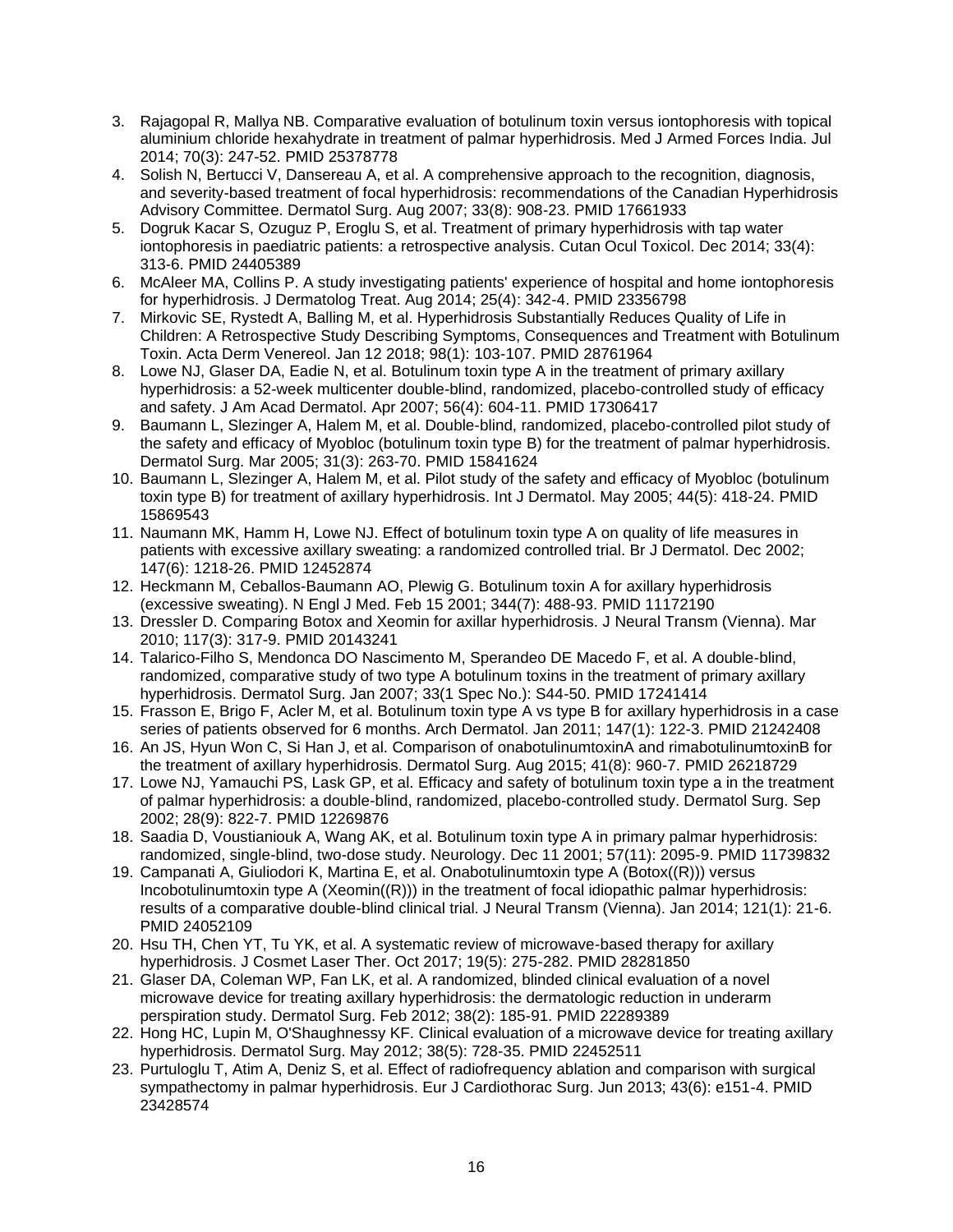- 24. Mostafa TAH, Hamed AA, Mohammed BM, et al. C-Arm Guided Percutaneous Radiofrequency Thoracic Sympathectomy for Treatment of Primary Palmar Hyperhidrosis in Comparison with Local Botulinum Toxin Type A Injection, Randomized Trial. Pain Physician. Nov 2019; 22(6): 591-599. PMID 31775406
- 25. Rummaneethorn P, Chalermchai T. A comparative study between intradermal botulinum toxin A and fractional microneedle radiofrequency (FMR) for the treatment of primary axillary hyperhidrosis. Lasers Med Sci. Jul 2020; 35(5): 1179-1184. PMID 31939036
- 26. Hafner J, Beer GM. Axillary sweat gland excision. Curr Probl Dermatol. 2002; 30: 57-63. PMID 12471699
- 27. Deng B, Tan QY, Jiang YG, et al. Optimization of sympathectomy to treat palmar hyperhidrosis: the systematic review and meta-analysis of studies published during the past decade. Surg Endosc. Jun 2011; 25(6): 1893-901. PMID 21136103
- 28. Baumgartner FJ, Reyes M, Sarkisyan GG, et al. Thoracoscopic sympathicotomy for disabling palmar hyperhidrosis: a prospective randomized comparison between two levels. Ann Thorac Surg. Dec 2011; 92(6): 2015-9. PMID 22115211
- 29. Yuncu G, Turk F, Ozturk G, et al. Comparison of only T3 and T3-T4 sympathectomy for axillary hyperhidrosis regarding treatment effect and compensatory sweating. Interact Cardiovasc Thorac Surg. Aug 2013; 17(2): 263-7. PMID 23644731
- 30. de Andrade Filho LO, Kuzniec S, Wolosker N, et al. Technical difficulties and complications of sympathectomy in the treatment of hyperhidrosis: an analysis of 1731 cases. Ann Vasc Surg. May 2013; 27(4): 447-53. PMID 23406790
- 31. Karamustafaoglu YA, Kuzucuoglu M, Yanik F, et al. 3-year follow-up after uniportal thoracoscopic sympathicotomy for hyperhidrosis: undesirable side effects. J Laparoendosc Adv Surg Tech A. Nov 2014; 24(11): 782-5. PMID 25376004
- 32. Smidfelt K, Drott C. Late results of endoscopic thoracic sympathectomy for hyperhidrosis and facial blushing. Br J Surg. Dec 2011; 98(12): 1719-24. PMID 21928403
- 33. Wait SD, Killory BD, Lekovic GP, et al. Thoracoscopic sympathectomy for hyperhidrosis: analysis of 642 procedures with special attention to Horner's syndrome and compensatory hyperhidrosis. Neurosurgery. Sep 2010; 67(3): 652-6; discussion 656-7. PMID 20647968
- 34. Lembranca L, Wolosker N, de Campos JRM, et al. Videothoracoscopic Sympathectomy Results after Oxybutynin Chloride Treatment Failure. Ann Vasc Surg. Aug 2017; 43: 283-287. PMID 28478174
- 35. de Campos JRM, Lembranca L, Fukuda JM, et al. Evaluation of patients who underwent resympathectomy for treatment of primary hyperhidrosis. Interact Cardiovasc Thorac Surg. Nov 01 2017; 25(5): 716-719. PMID 29049566
- 36. Fukuda JM, Varella AYM, Teivelis MP, et al. Video-Assisted Thoracoscopic Sympathectomy for Facial Hyperhidrosis: The Influence of the Main Site of Complaint. Ann Vasc Surg. Jan 2018; 46: 337- 344. PMID 28689957
- 37. Vasconcelos-Castro S, Soares-Oliveira M, Tuna T, et al. Thoracoscopic sympathotomy for palmar hyperhidrosis: How young is too young?. J Pediatr Surg. Dec 11 2019. PMID 31870560
- 38. Lima SO, Santos RS, Moura AMM, et al. A systematic review and meta-analysis to evaluate the efficacy of lumbar sympathectomy for plantar hyperhidrosis. Int J Dermatol. Aug 2019; 58(8): 982- 986. PMID 31099425
- 39. Loureiro Mde P, de Campos JR, Kauffman P, et al. Endoscopic lumbar sympathectomy for women: effect on compensatory sweat. Clinics (Sao Paulo). Apr 2008; 63(2): 189-96. PMID 18438572
- 40. Hornberger J, Grimes K, Naumann M, et al. Recognition, diagnosis, and treatment of primary focal hyperhidrosis. J Am Acad Dermatol. Aug 2004; 51(2): 274-86. PMID 15280848
- 41. Li C, Wu F, Zhang Q, et al. Interventions for the treatment of Frey's syndrome. Cochrane Database Syst Rev. Mar 17 2015; (3): CD009959. PMID 25781421
- 42. Clayman MA, Clayman SM, Seagle MB. A review of the surgical and medical treatment of Frey syndrome. Ann Plast Surg. Nov 2006; 57(5): 581-4. PMID 17060744
- 43. de Bree R, van der Waal I, Leemans CR. Management of Frey syndrome. Head Neck. Aug 2007; 29(8): 773-8. PMID 17230557
- 44. Cerfolio RJ, De Campos JR, Bryant AS, et al. The Society of Thoracic Surgeons expert consensus for the surgical treatment of hyperhidrosis. Ann Thorac Surg. May 2011; 91(5): 1642-8. PMID 21524489
- 45. Naumann M, So Y, Argoff CE, et al. Assessment: Botulinum neurotoxin in the treatment of autonomic disorders and pain (an evidence-based review): report of the Therapeutics and Technology